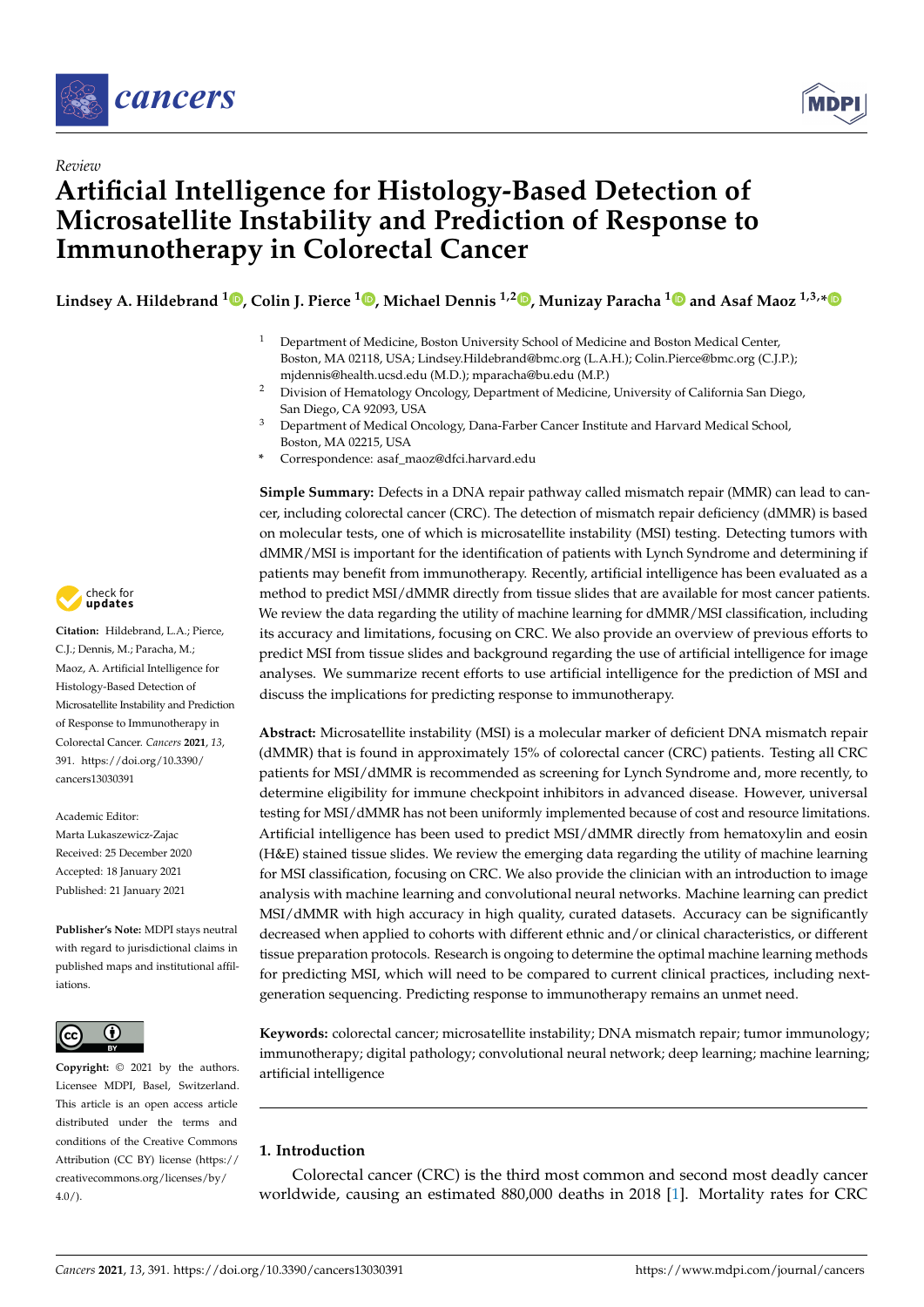have been declining in many countries due to improved screening efforts and therapeutic advances [\[2\]](#page-19-1), but both the incidence and mortality of CRC have been increasing in patients under the age of 50 in high-income countries [\[3\]](#page-19-2). CRC is a heterogenous group of diseases (subtypes) with differences in epidemiology, anatomy, histology, genomics, transcriptomics and host immune response  $[4-7]$  $[4-7]$ . This heterogeneity leads to disparate clinical presentation, survival and response to therapy [\[8](#page-20-1)[–11\]](#page-20-2).

One of the clinically relevant subtypes of CRC is DNA mismatch repair deficient (dMMR) CRC. dMMR occurs due to pathogenic alterations in genes involved in the MMR system (*MLH1, MSH2/EPCAM, MSH6*, and *PMS2*) [\[12](#page-20-3)[–14\]](#page-20-4). Several mechanisms can lead to dMMR, the most common being somatic hypermethylation of the *MLH1* gene promoter [\[14\]](#page-20-4). In patients with Lynch Syndrome, who carry a germline pathogenic mutation in one of the MMR genes, an additional somatic alteration can occur ("second hit"), leading to the phenotype of dMMR tumors. Sporadic bi-allelic somatic mutations in the MMR genes can also occur [\[13\]](#page-20-5). Deficiencies in MMR cause high rates of mutations throughout the DNA, especially in microsatellites, regions of DNA in which short sequences of nucleotides are repeated in tandem [\[12\]](#page-20-3). Thus, dMMR results in microsatellite instability (MSI), which is a highly sensitive marker of dMMR [\[13\]](#page-20-5).

MSI has diagnostic, prognostic, and therapeutic implications in CRC and other cancers. The detection of dMMR/MSI is recommended as a screening test for Lynch syndrome for every case of CRC [\[14\]](#page-20-4). Confirmation requires germline testing and can inform surveillance and treatment decisions for both the patient and their relatives [\[15\]](#page-20-6). CRC patients with MSI generally have a better prognosis [\[13,](#page-20-5)[16,](#page-20-7)[17\]](#page-20-8), which may be explained by a robust host immune response to tumor neoantigens [\[10,](#page-20-9)[11](#page-20-2)[,18\]](#page-20-10). Lastly, MSI status can inform treatment decisions, as patients with MSI tumors may be eligible for immune checkpoint inhibitor (ICI) therapy [\[19\]](#page-20-11), and the benefit of fluorouracil-based chemotherapy regimens for tumors with MSI has been questioned [\[20–](#page-20-12)[23\]](#page-20-13).

Current testing for dMMR/MSI requires either an immunohistochemical analysis of MMR protein expression or a PCR-based assay of microsatellite markers [\[14\]](#page-20-4). While guidelines set forth by multiple professional societies recommend universal testing for dMMR/MSI [\[24\]](#page-20-14), these methods require additional resources and are not available at all medical facilities, so many CRC patients are not currently tested [\[25\]](#page-20-15). Recently, artificial intelligence has been evaluated as a method to predict MSI directly from hematoxylin and eosin (H&E) stained slides (Figure [1\)](#page-1-0). If successful, this approach could have significant benefits, including reducing cost and resource-utilization and increasing the proportion of CRC patients that are tested for MSI.

<span id="page-1-0"></span>

Figure 1. Detection of microsatellite instability (MSI) or mismatch repair (MMR) deficiency is performed by (A1) Immunohismunohistochemistry of the mismatch repair proteins or (**A2**) PCR amplification of consensus microsatellite repeats that tochemistry of the mismatch repair proteins or (A2) PCR amplification of consensus microsatellite repeats that are analyzed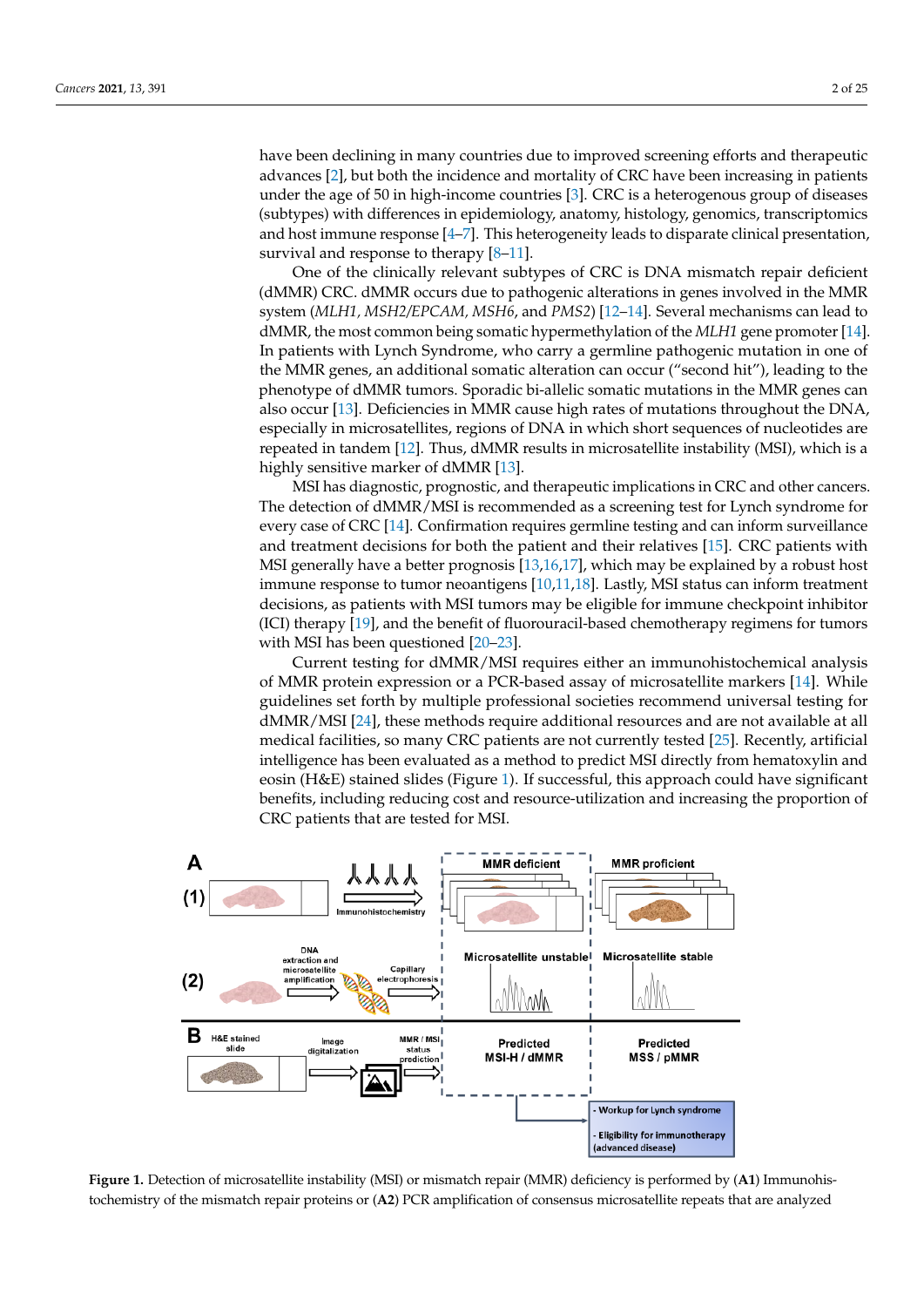with capillary electrophoresis. Inference of MSI/MMR status from next generation sequencing (NGS) is not presented. (**B**) MSI/MMR status can be predicted from hematoxylin and eosin (H&E) stained slides, without requiring molecular analyses (see Figure 2). Detection of MSI/dMMR has implications for Lynch Syndrome screening and determining eligibility for immune checkpoint blockade in advanced disease. MSS: microsatellite stable. MSI-H: high microsatellite instability. pMMR: proficient mismatch repair. dMMR: deficient mismatch repair.

> We review the emerging data regarding the utility of artificial intelligence for MSI classification, focusing on CRC. We provide (1) an overview of pathologic predictors of MSI, (2) a background regarding the use of artificial intelligence for image analyses, (3) a summary of recent efforts to use artificial intelligence for the prediction of MSI, and (4) a discussion about the implications for predicting response to immunotherapy.

#### **2. Histological and Clinical Predictors of Microsatellite Instability**

With the significant cost and non-universal availability of the molecular testing required to determine MMR/MSI status, studies have sought to predict MSI based on routinely available data, such as clinical information and histopathology [\[26\]](#page-20-16). CRC tumors with MSI are associated with certain histological features, detectable via standard H&E staining, and clinical data, such as patient age and tumor location [\[26–](#page-20-16)[28\]](#page-21-0). Similar observations have been made in other tumors enriched for MSI, such as endometrial cancer [\[29\]](#page-21-1). These associations may present a means of identifying the tumors most likely to have the dMMR phenotype, and therefore the patients most likely to benefit from additional testing. They may also help to identify those at low risk who would be less likely to benefit. The targeted deployment of MMR/MSI testing could reduce costs and save resources [\[26\]](#page-20-16). Inferring MSI status may be considered in settings where MSI testing is not performed but is unlikely to be adopted in resource-rich settings unless the prediction accuracy is near-perfect.

Several clinicopathologic predictors of MSI have been discovered and several groups have proposed models for MSI prediction (Table [1\)](#page-5-0). Histological features such as signet ring cells, mucinous or medullary morphology, and poor differentiation are significantly associated with MSI status, but show poor sensitivity for MSI prediction on their own [\[27](#page-20-17)[,30\]](#page-21-2). Correlations between MSI and immunological features of tumor pathology, such as measurements of tumor infiltrating lymphocytes (TILs) [\[11](#page-20-2)[,26,](#page-20-16)[28,](#page-21-0)[31\]](#page-21-3) and specific histological structures such as the Crohn's-like lymphoid reaction (CLR), are well established in the literature [\[18](#page-20-10)[,26](#page-20-16)[,28\]](#page-21-0). CLR represents CRC-specific tertiary lymphoid aggregates [\[18\]](#page-20-10). The host response to MSI tumors is attributed to the high tumor mutational burden (TMB) and the abundance of immunogenic mutations, including insertion-deletion mutations, but other factors may contribute [\[32](#page-21-4)[–34\]](#page-21-5). The Revised Bethesda Guidelines for MSI testing in CRC suggested testing tumors with "MSI histology" in patients younger than 60 years of age [\[35\]](#page-21-6). MSI histology was defined as the presence of TILs, CLR, mucinous/signet-ring differentiation, or medullary growth pattern. One of the histopathological features most strongly associated with MSI is the density of TILs [\[26,](#page-20-16)[27,](#page-20-17)[30\]](#page-21-2). When TIL density was assessed as a potential predictor of MSI, the area under the receiver operating characteristic curve (AUC) was 0.73. With a cutoff value of 40 lymphocytes/0.94 mm<sup>2</sup>, MSI status could be predicted with a sensitivity of 75% and a specificity of 67% [\[30\]](#page-21-2). However, given that TIL density can vary across tumor area, this study using surgical specimens likely yielded a greater AUC than would be achieved with smaller biopsy specimens, such as those typically available from sites of metastasis.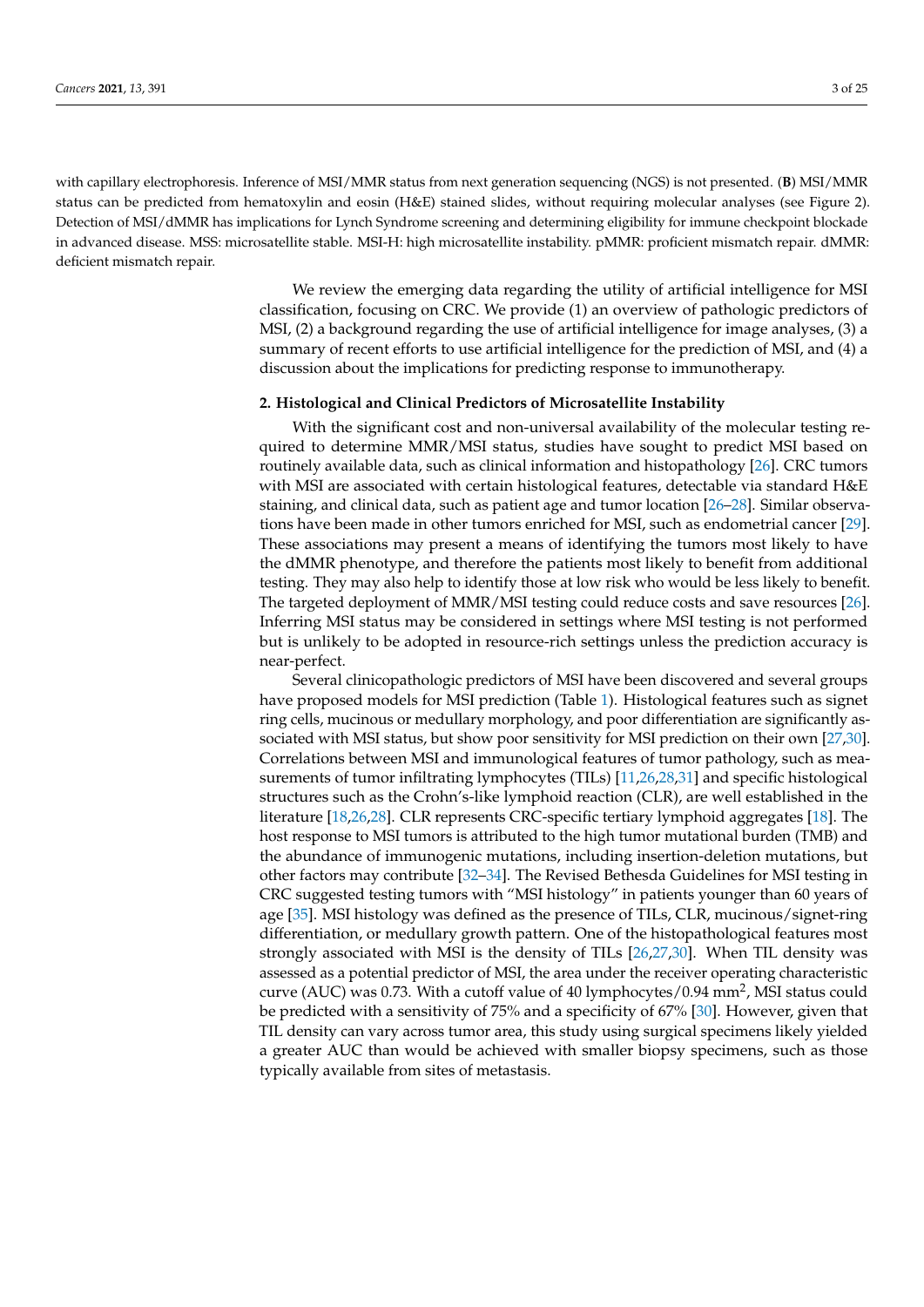| $\mathbf{A}$                            |                                                  |                                                 |                                                                        |                                                      |
|-----------------------------------------|--------------------------------------------------|-------------------------------------------------|------------------------------------------------------------------------|------------------------------------------------------|
| Variable                                | Sensitivity % (95% CI)                           | Specificity % (95% CI)                          | Odds Ratio, Univariate (95% CI)                                        | Odds Ratio, Multivariate (95% CI)                    |
|                                         |                                                  | Host response features                          |                                                                        |                                                      |
| Tumor-infiltrating lymphocytes (TILs)   | 70 [26]<br>72 (64-78) [27]                       | 76 [26]<br>82 (80-85) [27]                      | $7.4(5.4-10.3)[26]$                                                    | $3.8(2.5-5.6)[26]$<br>$9.1(5.9-14.1)[27]$            |
|                                         | 21 [30]<br>60 $(50 - 70)$ [36]                   | 97 [30]<br>78 (76-79) [36]                      | $9.8(3.5-28.5)[30]$<br>$5.2(3.2 - 8.5)$ [36]                           | $3.7(2.0-6.8)[36]$                                   |
| Crohn's-like lymphocytic reaction (CLR) | 68 [26]<br>56 (48-63) [27]                       | 54 [26]<br>77 (74-80) [27]                      | $2.5(1.8-3.4)[26]$                                                     | $2.3(1.6-3.5)[26]$<br>$1.9(1.2-2.9)$ [27]            |
|                                         | 49 [30]<br>69 (59-78) [36]                       | 64 [30]<br>45 (44-46) [36]                      | $1.7(0.9-3.2)[30]$<br>$1.8(1.1-3.0)[36]$                               | $1.1(0.6-2.0)[36]$                                   |
| Peritumoral lymphocytic reaction        | 86 (77-92) [36]                                  | 42 (40-42) [36]                                 | 4.3 $(2.3 - 8.3)$ [36]                                                 | $3.7(1.6 - 8.6)[36]$                                 |
| Stromal plasma cells                    | 78 (68-86) [36]                                  | 48 (46-48) [36]                                 | $3.2(1.9-5.6)[36]$                                                     | $2.1(1.1-4.1)[36]$                                   |
|                                         |                                                  | Tumor characteristics                           |                                                                        |                                                      |
|                                         | 53 [26]<br>28 (21-35) [27] **                    | 80 [26]<br>91 (89-93) [27] **                   | 4.6 $(3.4-6.3)$ [26]                                                   | $1.7(1.1-2.7)[26]$<br>2.8 $(1.7-4.8)$ [27] **        |
| Mucinous morphology*                    | 22 [30]<br>$51(41-61)[36]$                       | 93 [30]<br>78 (77-79) [36]                      | $3.7(1.7 - 8.0)$ [30]<br>$3.7(2.3 - 6.0)$ [36]                         | 4.71 $(2.1-10.7)$ $[36]$<br>$2.13(1.3-3.4)[37]$      |
| Medullary morphology (10-70%)           | 25 [30]                                          | 97 [30]                                         | $12.5(4.6-35.9)$ [30]                                                  |                                                      |
| Grade +                                 | $64 [26]$ †<br>38 (31-46) [27]                   | $81$ [26] $\dagger$<br>82 (79-84) [27]          | $7.4(5.4-10.1)[26]$ †                                                  | $3.4$ (2.2–5.2) [26] $\dagger$<br>$1.9(1.2-3.1)[27]$ |
|                                         | 38 [30]<br>$17(10-26)$ [36]<br>$32(23-43)[36]$ + | 87 [30]<br>90 (89-91) [36]<br>77 (76-78) [36] + | 4.0 $(2.2 - 7.3)$ [30]<br>$1.8(0.9-3.5)[36]$<br>1.6 $(0.9-2.6)$ [36] + |                                                      |
| Signet ring cells                       | 13[30]                                           | 95 [30]                                         | 4.3 $(2.2 - 8.7)$ [26]<br>$2.7(1.1-6.8)[30]$                           |                                                      |
| Lack of dirty or garland necrosis       | 59[26]<br>$26(18-35)$ [36]                       | 79 [26]<br>89 (88-90) [36]                      | $5.4(3.9 - 7.4)[26]$<br>$2.7(1.5-4.7)[36]$                             | $1.8(1.1-2.8)[26]$<br>$1.4(0.7-3.0)[36]$             |
| Cribriform pattern                      | 13[30]                                           | 72 [30]                                         | $0.4(0.2-0.8)[30]$                                                     |                                                      |
| Histologic heterogeneity                | 55 (45-65) [36]                                  | 69 (68-70) [36]                                 | 4.4 $(3.0-6.4)$ [26]<br>$2.7(1.7-4.4)[36]$                             |                                                      |

**Table 1.** Histological predictors of microsatellite instability.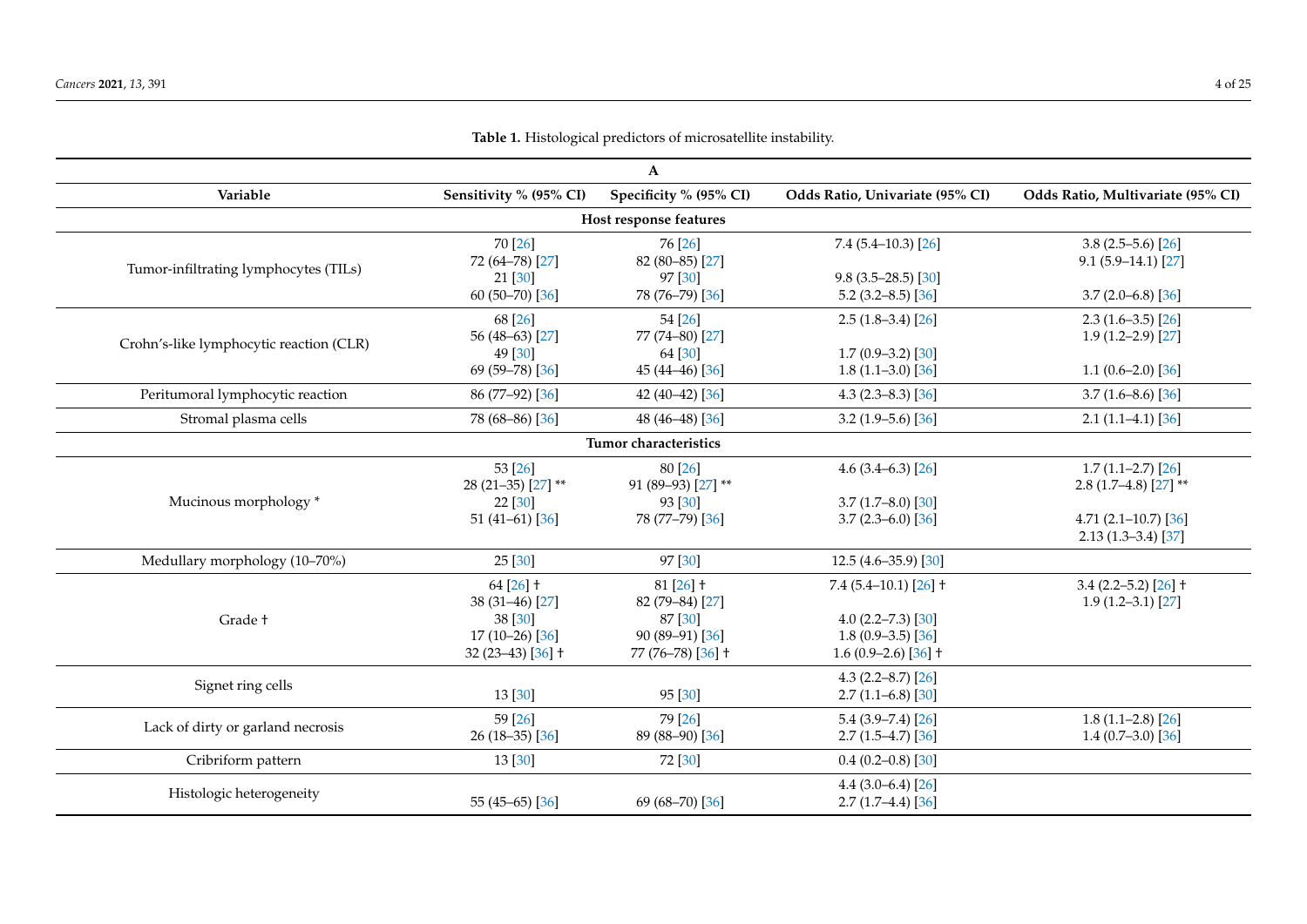| Table 1. Cont.                     |                                                                                                                               |                                               |                                                 |                                                 |                                                                                          |
|------------------------------------|-------------------------------------------------------------------------------------------------------------------------------|-----------------------------------------------|-------------------------------------------------|-------------------------------------------------|------------------------------------------------------------------------------------------|
| <b>Clinical/Molecular Features</b> |                                                                                                                               |                                               |                                                 |                                                 |                                                                                          |
|                                    | Age <50 years                                                                                                                 | 52 (44-60) [27]<br>$21(13-29)[36]$            | 59 (56-62) [27]<br>89 (88-90) [36]              | $2.2(1.3-3.8)[26]$<br>$2.0(1.1-3.7)[36]$        | $3.1(1.5-6.5)[26]$<br>$1.9(1.3-2.9)[27]$<br>$3.8(1.8 - 8.0)[36]$                         |
|                                    | Female                                                                                                                        | $51(41-62)[36]$                               | 63 $(62-64)$ [36]                               | $1.4(1.0-1.9)$ [26]<br>$1.8(1.1-2.8)[36]$       | $1.3(0.7-2.2)[36]$<br>$1.56(1.0-2.4)[37]$                                                |
|                                    | Size $>$ or equal to 60 mm                                                                                                    |                                               |                                                 |                                                 | $2.75(1.8-4.2)[37]$                                                                      |
|                                    | Anatomic site (right sided/proximal)                                                                                          | 70 [26]<br>74 (67-81) [27]<br>79 (70-87) [36] | 63 [26]<br>70 (67-73) [27]<br>63 $(61-63)$ [36] | 4.1 $(2.9-5.7)$ $[26]$<br>$6.4$ (3.6-11.2) [36] | $2.2(1.5-3.3)[26]$<br>$4.7(3.1 - 7.3)[27]$<br>$5.08(2.7-9.6)[36]$<br>$3.76(2.4-5.9)[37]$ |
|                                    | <b>BRAF</b> mutant                                                                                                            |                                               |                                                 |                                                 | 13.33 (8.0-22.2) [37]                                                                    |
|                                    |                                                                                                                               |                                               | B                                               |                                                 |                                                                                          |
| Model                              | <b>Model Variables</b>                                                                                                        | Sensitivity (%)                               | Specificity (%)                                 | Positive/Negative Predictive<br>Value (%)       | AUC or Accuracy (95% CI)                                                                 |
| Greenson et al. ** [26]            | TIL/HPF, well or poorly<br>differentiated, age < 50, CLR,<br>R-sided, lack of dirty necrosis,<br>any mucinous differentiation | $92**$                                        | $46**$                                          |                                                 | AUC 0.850**                                                                              |
| MsPath [27]                        | Age < 50, proximal location,<br>mucinous/signet<br>ring/undifferentiated, poorly<br>differentiated, CLR, TILs                 | 93                                            | 55                                              |                                                 | AUC 0.890 (0.83-0.94)                                                                    |
| PREDICT <sup>[36]</sup>            | R-sided, mucinous component,<br>age < 50 years, TILs, peritumoral<br>reaction, increased stromal<br>plasma cells              | 96.9                                          | 76.6                                            | 35.2/99.5                                       | <b>AUC 0.924</b>                                                                         |
| Fujiyoshi et al. [37]              | Female, mucinous component,<br>tumor size $>$ or equal to 60 mm,<br>proximal location,<br><b>BRAF</b> mutation                | 76                                            | 77                                              |                                                 | AUC 0.856 (0.806 -0.905)                                                                 |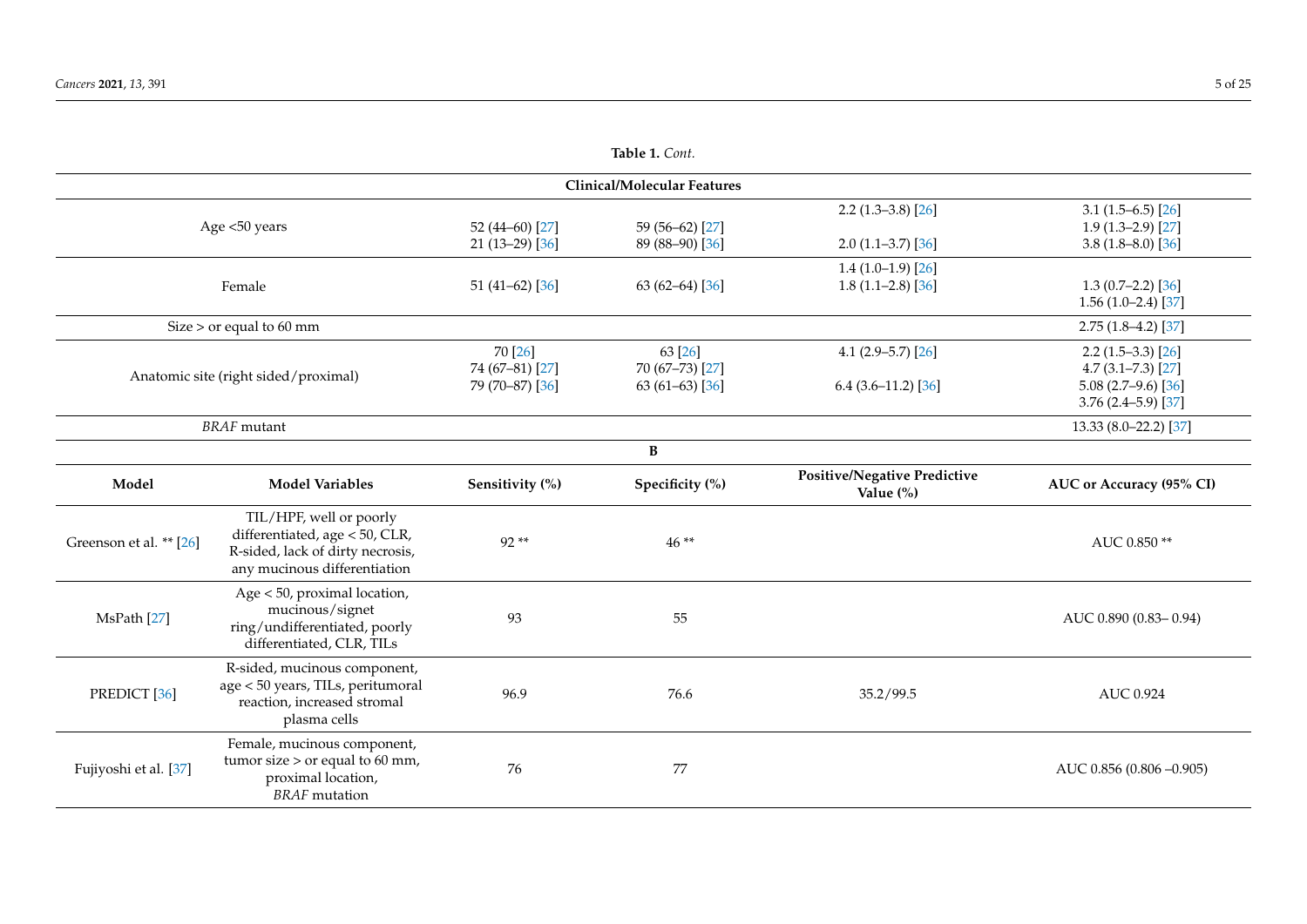<span id="page-5-1"></span>

|                  |                                                                                                                    |         | Table 1. Cont. |               |                  |
|------------------|--------------------------------------------------------------------------------------------------------------------|---------|----------------|---------------|------------------|
| RERTest6 ** [38] | Proximal location, expansive<br>growth pattern, CLR, solid<br>pattern %, mucinous pattern %,<br>cribriform pattern | 78.01** | $93.39**$      | $51.8/97.9**$ | Accuracy 0.921** |

<span id="page-5-0"></span>Table [1](#page-5-1) summarizes individual features and composite models used for the prediction of microsatellite instability (MSI) from histology. (A) Individual variables associated with MSI are listed. \* Jenkins et al. [\[27\]](#page-20-19) included signet cell and medullary morphology with mucinous morphology. † These studies included either poorly or well differentiated tumors as associated with MSI. (B) Multivariable models and their performance in differentiating between tumors with and without MSI are presented. \*\* Values are presented for validation cohorts when available. Greenson et al. and RERTest6 did not include a separate validation cohort. CI: confidence interval. TIL: tumor infiltrating lymphocytes. CLR: Crohn's-like lymphoid reaction. HPF: high power field. R-sided: right sided. AUC: area under the curve.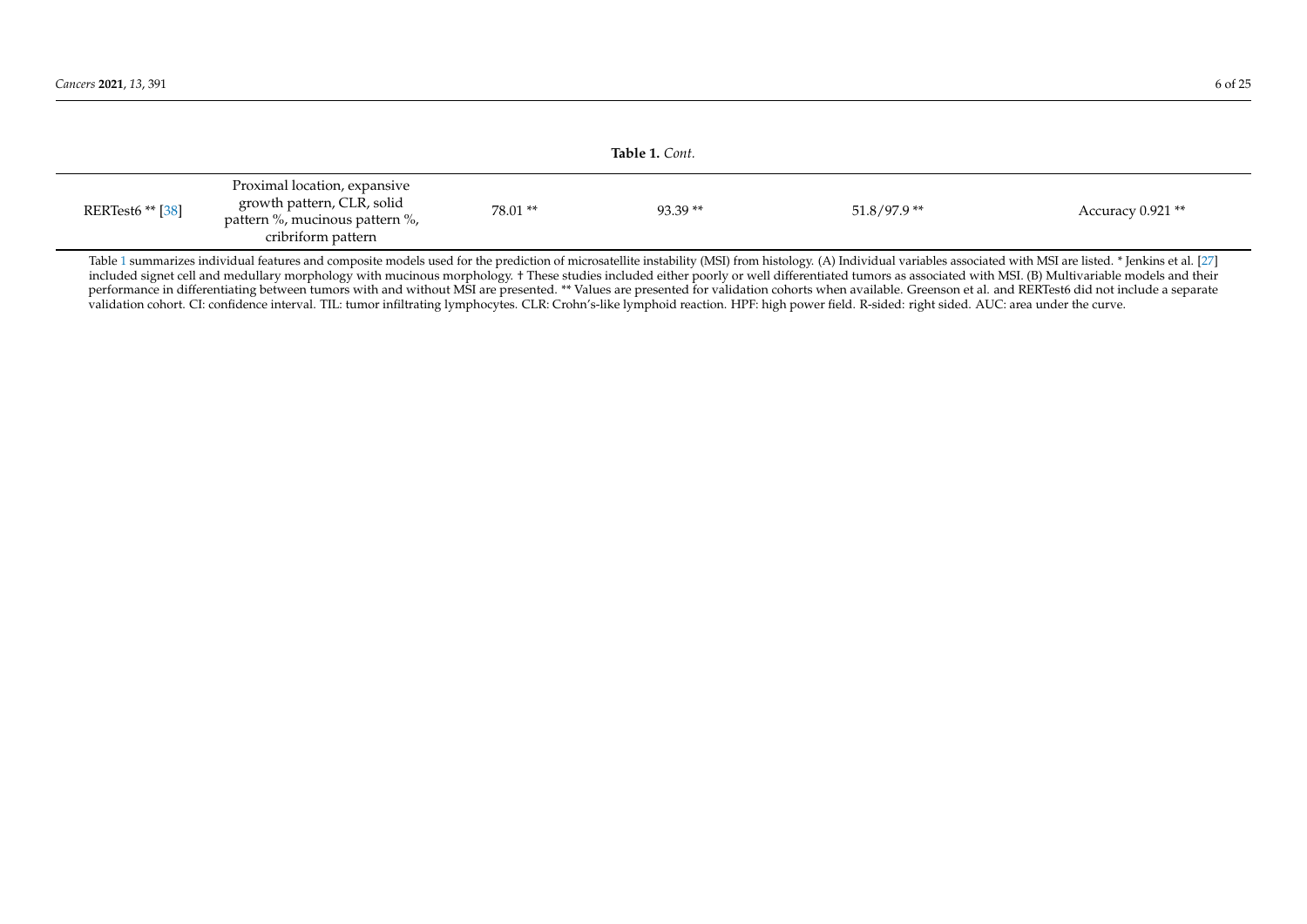Multiple histological and clinical variables have been incorporated into algorithms designed to predict MSI status. The MsPath score was developed to predict MSI in patients under the age of 60 [\[27\]](#page-20-17). Using a scoring system incorporating age, anatomical site of the primary tumor, histologic type, tumor grade, and the presence or absence of TILs and CLR, an AUC of 0.89 was achieved when the model was tested against a separate validation cohort (Table [1\)](#page-5-0). Validation of the MsPath score in a population based-cohort showed that its accuracy was insufficient for the selection of patients for Lynch Syndrome germline testing, misclassifying 18% (2/11) of patients with a pathogenic mutation in *MLH1/MSH2* [\[39\]](#page-21-11). Another scoring scheme by Greenson et al. incorporated similar variables but included lack of dirty necrosis in the model and was derived from a population that included patients of all ages [\[26\]](#page-20-16). The features associated with MSI all had a negative predictive value >90%. This model yielded an AUC of 0.85 based on the study cohort alone (no validation cohort was tested) (Table [1\)](#page-5-0). Over half of the tumors analyzed had less than 5% chance of harboring MSI, presenting the potential for significant cost savings [\[26\]](#page-20-16). In another cohort, the model by Greenson et al. detected 93% of tumors with MSI and outperformed MsPath [\[40\]](#page-21-12).

The PREDICT score was developed to improve on MsPath and other models [\[36\]](#page-21-13). It included variables that were significantly associated with MSI in a multivariable regression model, including age <50, right sided location, TILs, a peritumoral lymphocytic reaction, any mucinous component and increased stromal plasma cells [\[36\]](#page-21-13). PREDICT reported a sensitivity of 97% for the detection of MSI with an AUC of 0.924 in the validation cohort (Table [1\)](#page-5-0). The RERtest6 model was developed to maximize the negative predictive value and included tumor location, growth pattern, solid and mucinous pattern, TIL and CLR [\[38\]](#page-21-14). The model had an accuracy of 92% in the global cohort and a negative predictive value of 97.9% (Table [1\)](#page-5-0). The prevalence of MSI was 8.5% in this study. If this model were applied as screening for MSI in this study population, only 10% of patients would need confirmatory testing [\[38\]](#page-21-14).

Another large study of MSI prediction from commonly available clinico-pathologic data included over three thousand patients over 50 years of age in Japan [\[37\]](#page-21-15). Female sex, proximal location, tumor size larger than 60 mm, mucinous component and *BRAF* mutation were associated with MSI and were included in a composite score used for prediction. CLR and TILs were not evaluated. In the validation cohort, the AUC was 0.856. Patients with *MLH1* promoter hypermethylation had higher scores than patients with Lynch Syndrome, as a result of the known association between *BRAF* mutations and *MLH1* hypermethylation and the high score given to *BRAF* mutations in the model. Overall, the performance of the model was disappointing, with approximately 25% of MSI tumors misclassified at the proposed threshold [\[37\]](#page-21-15).

The encouraging performance of certain histology-based prediction models has not been sufficient to supersede universal testing for MSI/dMMR. Measurement of the variables for MSI prediction requires significant effort and expertise by pathologists, and inter-rater differences may affect the perceived reliability of histology-based scoring systems [\[41](#page-21-16)[,42\]](#page-21-17). However, this work is fundamental to the premise that MSI can be predicted from histology, which has now been proposed as a task for deep learning from digital pathology [\[43\]](#page-21-18) (Figure [1\)](#page-1-0).

## **3. What Is Deep Learning and How Does It Apply to Digital Pathology?**

*Artificial intelligence* is a broad term that characterizes the ability of machines to mimic intelligent human actions. *Machine learning* is a subset of artificial intelligence that allows computer systems to improve their performance ("learn") without being explicitly programmed [\[44\]](#page-21-19). *Deep learning* is a branch of machine learning that incorporates several layers of computational operation for the execution of complex tasks [\[45\]](#page-21-20). In the context of computer vision, deep learning often utilizes *convolutional neural networks* (CNNs) [\[44,](#page-21-19)[46](#page-21-21)[,47\]](#page-21-22). CNNs are designed to process raw data in the form of multiple arrays, such as color images; their structure is inspired by architecture found in the human brain's visual cortex [\[45\]](#page-21-20). To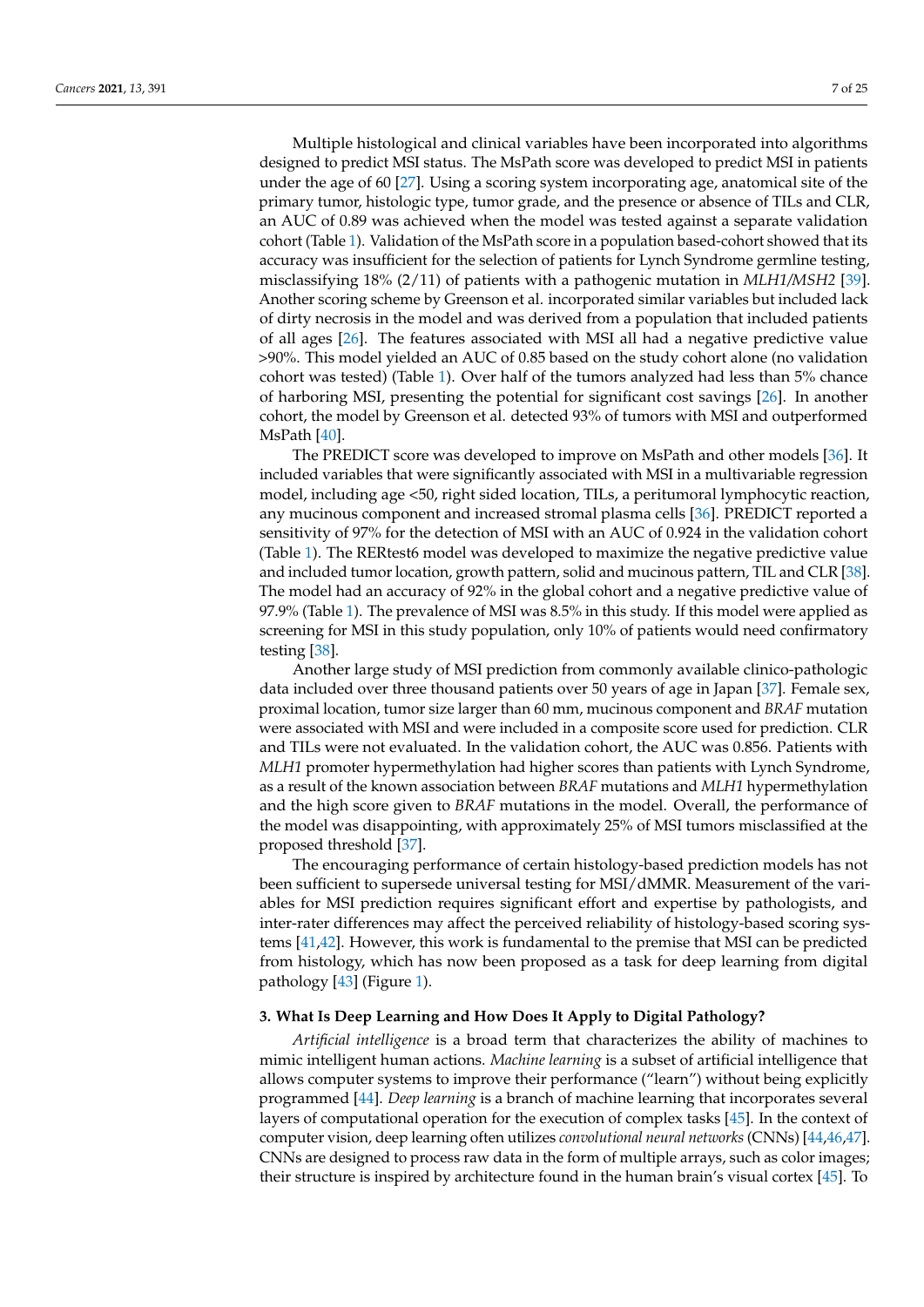achieve their goals of classifying images (e.g., is this a tumor or not?) or identifying objects, CNNs are trained on datasets that have been labeled with the desired output [\[41](#page-21-16)[,44\]](#page-21-19).

> The layers of CNNs are arranged such that deeper layers represent increasingly synthesized features of an image. For example, the first layer typically detects edges; the second represents motifs related to the arrangement of edges; subsequent layers combine motifs into a representation of objects, and so on [\[45\]](#page-21-20). A simplified version of a CNN is presented in Figure [2.](#page-7-0) Images are represented as red, green and blue (RGB) color arrays a<br>such that each pixel in the image is represented by three numbers. RGB arrays are then subjected to filters. Filters are matrices that are used to learn specific features that are not prespecified but will help the CNN perform its task. For example, first layer filters often detect object edges in different orientations. This happens in the following fashion. The RGB arrays are convolved (a mathematical operation) with filters to create a multi-dimensional convolutional layer (Figure [2\)](#page-7-0). To mimic the physiological "firing" of a neuron, a non-linear activation function is applied to the results of the convolution operation. Next, a pooling, or subsampling, procedure can be used to summarize the features from the convolutional layer and reduce the number of parameters, such that a pooling layer is created (Figure 2).

<span id="page-7-0"></span>

Figure 2. Simplified architecture of a convolutional neural network (CNN). Images acquired with digital pathology are composed of pixels. The color of each pixel can be represented with values of the red, green and blue (RGB) scheme. RGB arrays are subjected to filters to create a convolutional layer. Filters detect specific features from an image (e.g., lines, edges). A pooling layer with a reduced number of parameters is created by summarizing (subsampling) the input of the convolutional layer. After a defined number of convolutional and pooling layers, fully connected layers are created. Fully connected layers are uni-dimensional layers from which the output is predicted.

> After a series of convolutional and pooling layers, fully connected layers are created. ed. A fully connected layer is typically a unidimensional layer that is used to create the A fully connected layer is typically a unidimensional layer that is used to create the output prediction functio[n \(](#page-7-0)Figure 2). When the CNN output is generated, it is compared to the "true" label assigned to the data. When the CNN output is wrong, the CNN modifies its filters to improve the prediction accuracy of the CNN, thus learning the features associated with the desired output.

> Training well-performing CNNs requires large datasets for training, testing and Training well-performing CNNs requires large datasets for training, testing and vali-dation [\[47](#page-21-22)[,48\]](#page-21-23). For the purpose of supervised learning such as image classification, these data need to be labeled according to the desired output. Many of the CNNs used for for deep learning from digital pathology were originally developed for object detection deep learning from digital pathology were originally developed for object detection and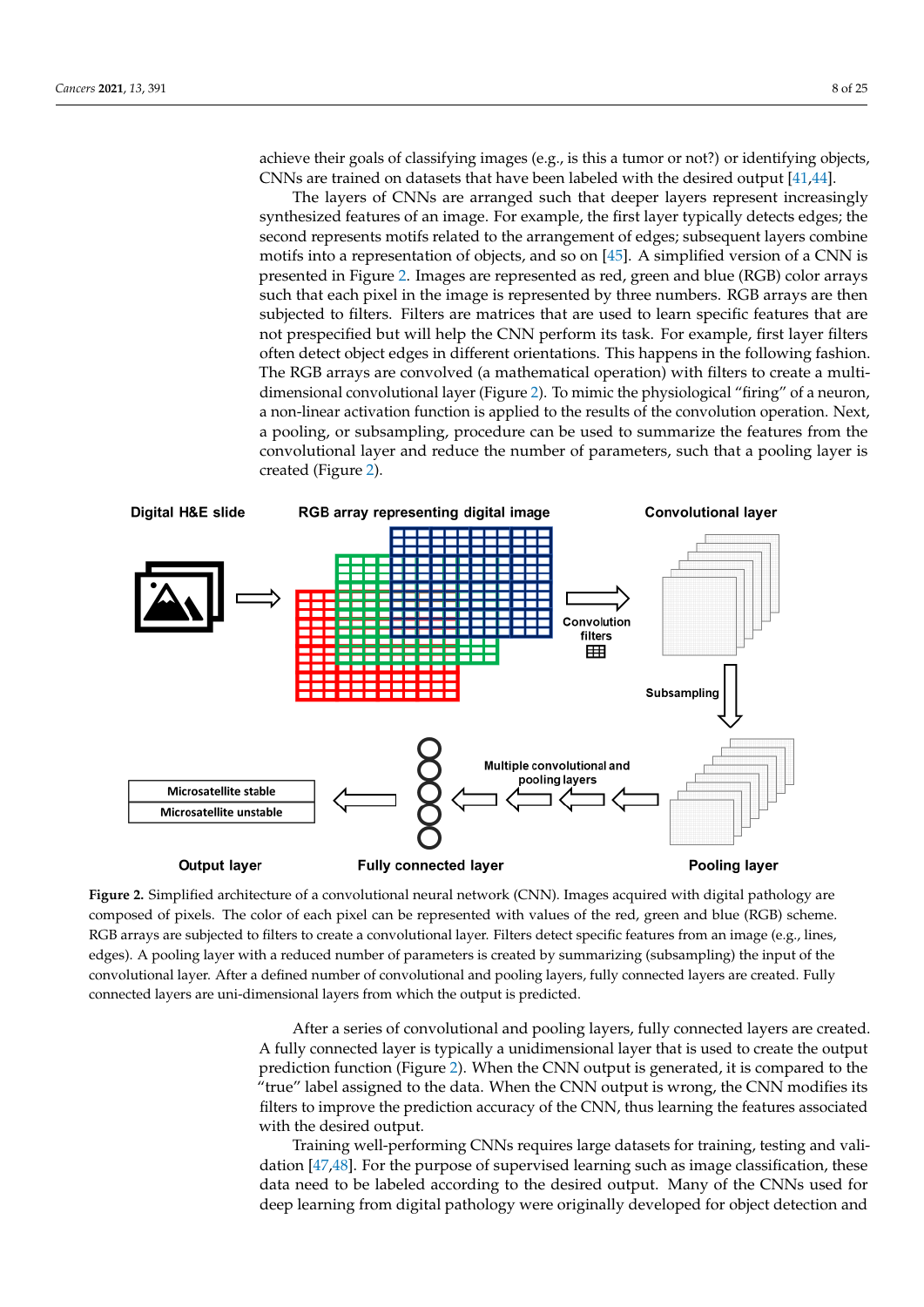image classification as part of the ImageNet challenge [\[47](#page-21-22)[,49](#page-21-24)[–51\]](#page-21-25). ImageNet is an annotated database of over a million non-medical images for which increasingly efficient CNNs were designed. These CNNs are robust to diverse classification and image recognition tasks and have been applied to digital pathology tasks [\[52\]](#page-22-0). Another advantage of applying CNNs to new tasks is the ability to use *transfer learning*, building on previously trained CNNs to perform a new task. Computationally, this means that not all layers of the CNN need to be trained again, and adequate performance can be achieved using a smaller dataset.

The availability of digital pathology datasets, annotated with clinical and molecular data, has led to a growing number of studies to evaluate the performance of CNNs on digitalized histology slides [\[41](#page-21-16)[,46](#page-21-21)[,52\]](#page-22-0). Such datasets include The Cancer Genome Atlas (TCGA) and the Genotype-Tissue Expression (GTEx) project. The tasks that have been assigned to CNNs are diverse, including predicting clinical outcome and response to therapy, identifying molecular features, and others [\[52\]](#page-22-0). While CNNs have similar features, as described above, they differ from one another in their architecture, including the size, sequence and number of layers and filters, their number of parameters, and the connections between the layers of the CNN. As a result, CNNs vary in their computational efficiency and performance [\[52\]](#page-22-0). Common CNNs for the purpose of image classification include VGG [\[49\]](#page-21-24), ResNet [\[50\]](#page-21-26) and Inception [\[51\]](#page-21-25).

## **4. Application of Deep Learning to Digital Pathology in Oncology**

Deep learning is being explored for a myriad of research and clinical uses. Emerging studies in oncology have suggested that deep learning can be used to predict the diagnosis, prognosis, and response to treatment using histopathology digital slides as input [\[41\]](#page-21-16). For example, a deep learning algorithm has been developed for the prediction of the histologybased Gleason score in prostate cancer [\[53\]](#page-22-1). The deep learning algorithm outperformed general pathologists, but accuracy in assigning Gleason scores was only 0.70 when compared with reference scores provided by genitourinary pathologists [\[53\]](#page-22-1). In CRC, a deep learning method predicted five-year CRC-specific survival from spot images of H&E tumor slides, independent of tumor stage and grade [\[54\]](#page-22-2). MSI and the immune response to the tumor were not reported, and pathologists were provided only with spot images for risk stratification. Although conceptually intriguing, the comparison with pathologist performance in this study does not reflect standard pathologic evaluation. A "deep stroma score" has also been generated by using CNN transfer learning for the prediction of survival in CRC [\[55\]](#page-22-3).

Recently, ten CNNs were used to generate an independent prognostic biomarker for CRC-specific survival, termed "DoMore-v1-CRC" [\[56\]](#page-22-4). This biomarker was associated with several clinical and molecular features and was trained on different resolutions of H&E images. The immune response to tumors was not reported, and the biomarker was not compared with the Immunoscore [\[57\]](#page-22-5), a validated prognostic marker measuring immune cells in the CRC microenvironment using digital pathology. A prospective trial of tailoring therapy to prognostic subgroups is planned based on these results [\[56\]](#page-22-4).

Deep learning has also been used to predict tumor molecular features, such as genomics, transcriptomics and proteomics. Using an Inception CNN, researchers classified non-small cell lung cancer into histological subtypes and predicted the mutational status of several genes in lung adenocarcinoma [\[58\]](#page-22-6). Histological subtype classification achieved high AUC (0.97) when trained on TCGA data, but performance was worse for independent datasets, requiring manual identification of tumor areas by pathologists. Some of the misclassifications included the labeling of blood vessels, clots, inflammation, and necrosis as lung adenocarcinoma and the labeling of cartilage as lung squamous cell carcinoma. For the purpose of genomic prediction, mutations in *STK11, EGFR, KRAS*, *TP53* and other genes were predicted with AUCs of 0.733 to 0.856.

Using the ResNet CNN, the prediction of PD-L1 expression was performed from H&E slides in non-small cell lung cancer [\[59\]](#page-22-7). Prediction was good for adenocarcinomas (AUC = 0.83) but did not perform well for squamous cell histology ( $AUC = 0.64$ ). This difference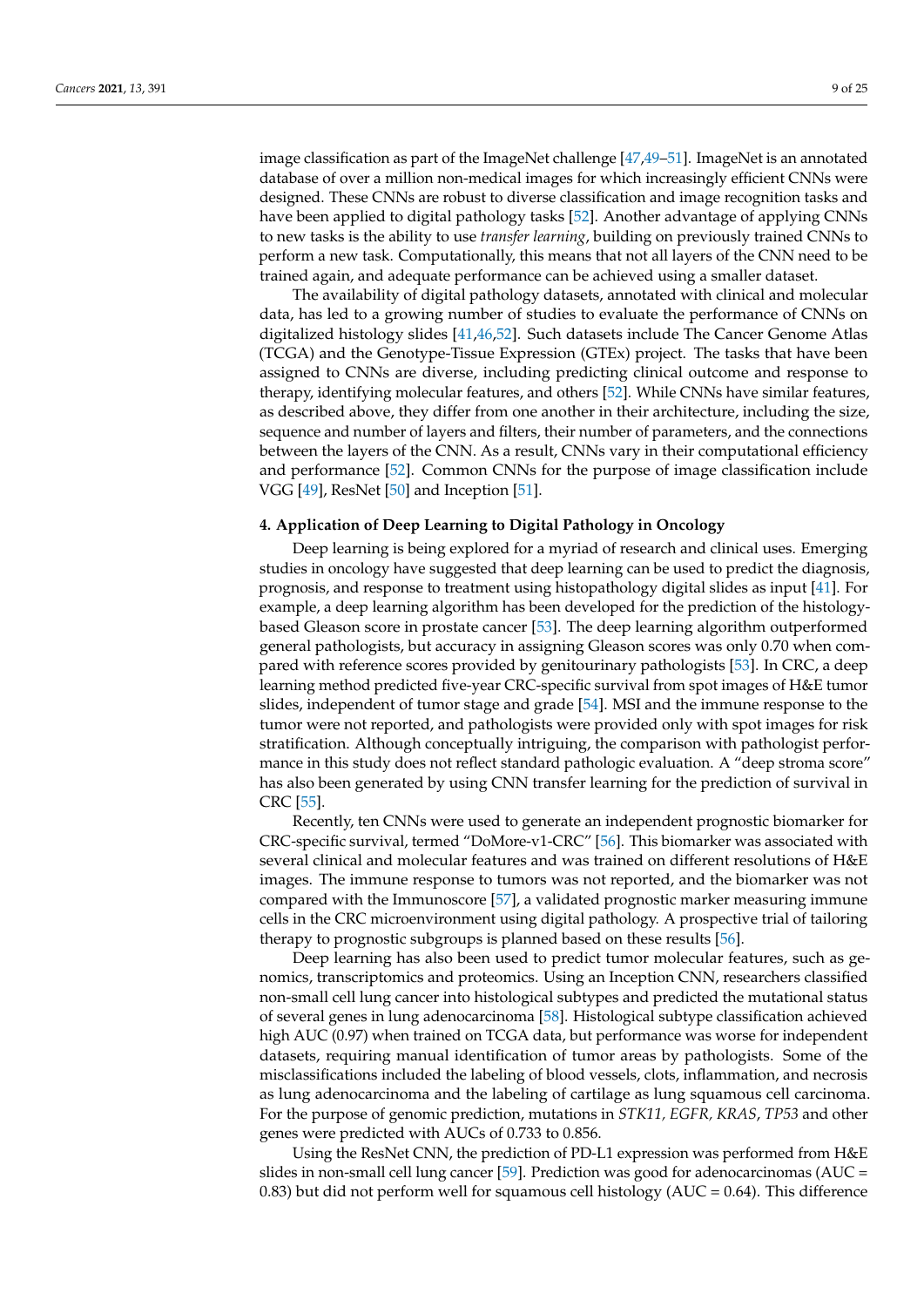highlights potential challenges in the generalizability of such CNNs to different histological subtypes and different tumor sites, and how the composition of the training dataset may influence CNN performance. In breast cancer, the VGG CNN was used to predict tumor grade, estrogen receptor status, histological subtype, and RNA-based molecular subtype and recurrence risk score [\[60\]](#page-22-8). Accuracy was highest for the task of histological subtype classification, raising the possibility that output based on visual patterns may be more amenable to prediction than transcriptomic data. Consensus molecular subtypes of CRC, derived from transcriptomic data, have also been predicted from histology using an Inception CNN [\[61\]](#page-22-9). This study used three datasets and suggested that the CNN learned features that are specific to the dataset, thus potentially biasing the learning process and limiting generalizability. To overcome this, the authors implemented adversarial training to minimize the weight of dataset-specific features. Histological predictors of the consensus molecular subtype 1 were underrepresented in a dataset comprised of rectal cancer biopsies, requiring adjustment of the classification probabilities.

These examples demonstrate the broad applications of machine learning methods to digital pathology in oncology as well as some of the caveats to their performance. Careful evaluation of individual studies is required, as methods differ considerably and at times include modifications that may hamper the feasibility or generalizability of the methods proposed. Most studies are retrospective and have not been evaluated in prospective clinical trials with standard of care comparator methods. In addition, CNNs learn features that are biased and do not reflect biological differences. This can be partially mitigated if features that may cause bias are known, but since the features determining CNN output are often unknown, validation in additional cohorts is crucial.

# **5. Predicting MSI Status with Deep Learning**

Recently, several studies have investigated the potential for CNNs to predict MSI from H&E stained histological samples. Kather et al. trained and tested CNNs on gastric, endometrial, and colorectal samples that were snap-frozen or formalin-fixed paraffinembedded (FFPE) [\[43\]](#page-21-18). FFPE slides are routinely used for histological diagnosis and immunohistochemistry. Fixation with formalin and embedding with paraffin are performed to maintain tissue architecture and morphology, and to allow long-term preservation at room temperature. The process of generating an FFPE slide requires many hours and the fixation process results in the cross-linking of DNA and proteins that can impair the performance of molecular analyses. Snap-frozen tissue is not routinely obtained but can be used for intraoperative diagnoses because it can be rapidly reviewed by a pathologist. Snapfrozen tissue can also be used for extensive molecular analyses [\[62](#page-22-10)[,63\]](#page-22-11). The morphological quality of snap-frozen tissue is not considered sufficient to render a definitive diagnosis, and confirmation using FFPE slides is typically required [\[64–](#page-22-12)[66\]](#page-22-13). All CNNs in the study by Kather et al. had been pretrained on the ImageNet database, and only the last ten layers of the CNNs were trainable. After assessing the performance of five CNNs in differentiating tumor tissue from healthy tissue, the CNN ResNet-18 (a ResNet with 18 layers) was selected for further evaluation based on its strong performance and smaller number of parameters. The advantage of a CNN with a smaller number of parameters is a decreased risk of overfitting the data and increased likelihood of maintaining performance when applied to a validation cohort. ResNet-18 was trained with two sets of CRC (fresh frozen and FFPE slides) and one gastric cancer dataset (FFPE) from TCGA (Table [2\)](#page-11-0). Tumor tissue was divided into smaller tiles, each of which was separately analyzed and assigned a predicted MSI score. Predicted MSI status for each slide was determined by the predicted MSI status of the majority of its constituent tiles.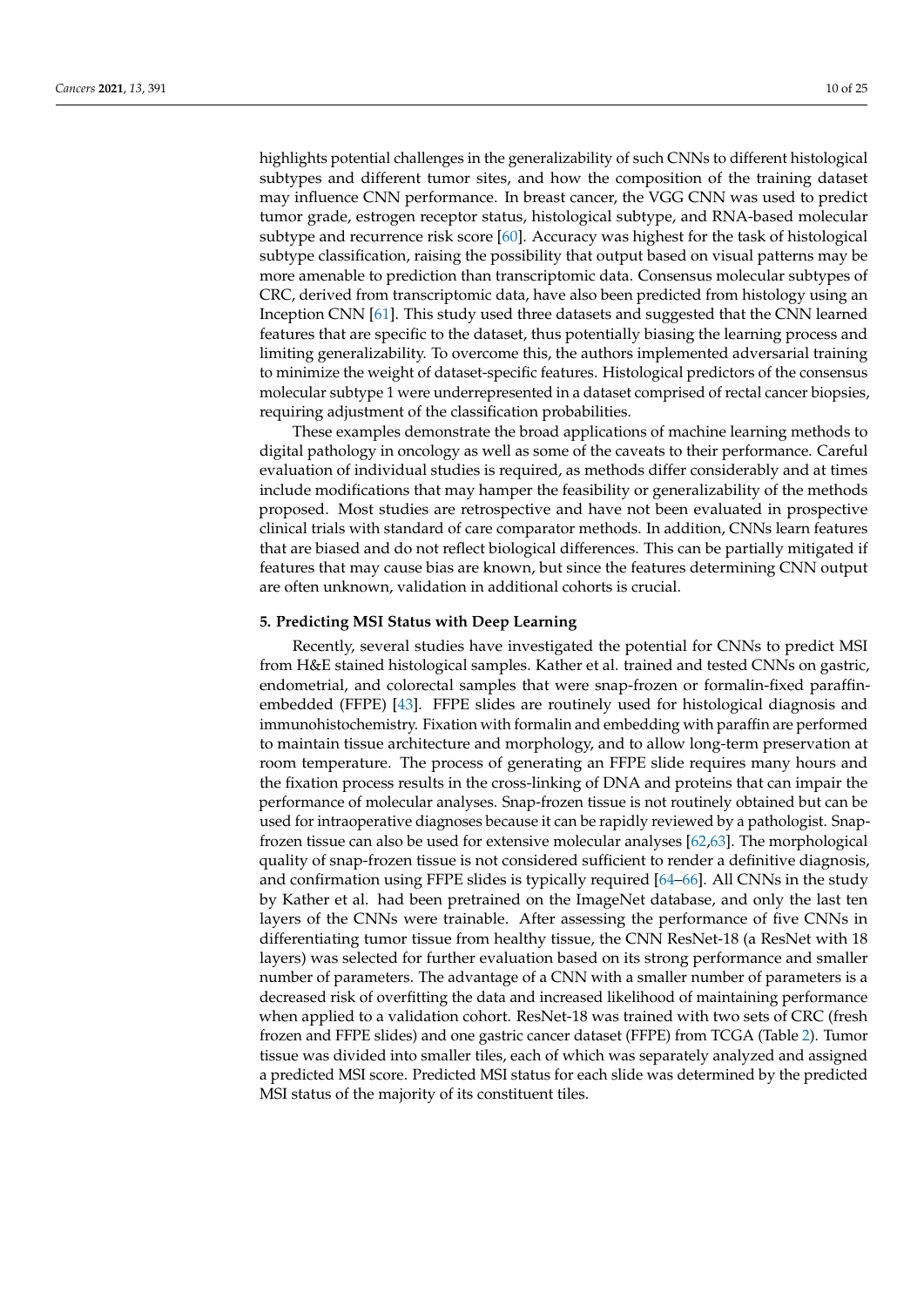| <b>CNN and Additional Methods</b>                                                                                                             | <b>Other CNNs Evaluated</b>                     | <b>Training Cohort</b>                                                             | Test Cohort(s) with AUC (95% CI)<br>or Accuracy  | <b>External Validation Cohort(s) with</b><br><b>AUC (95% CI)</b>                          |
|-----------------------------------------------------------------------------------------------------------------------------------------------|-------------------------------------------------|------------------------------------------------------------------------------------|--------------------------------------------------|-------------------------------------------------------------------------------------------|
| ResNet-18<br>Whole-slide image classified per<br>majority of image tiles [43]                                                                 | AlexNet, VGG-19,<br>InceptionV3, SqueezeNet     | TCGA CRC FFPE                                                                      | TGCA CRC FFPEAUC 0.77<br>$(0.62 - 0.87)$         | DACHS CRC FFPE AUC 0.84<br>$(0.72 - 0.92)$                                                |
|                                                                                                                                               |                                                 | <b>TCGA CRC</b> frozen                                                             | <b>TCGA CRC</b> frozen<br>AUC 0.84 (0.73-0.91)   | <b>DACHS CRC FFPE</b><br>$0.61(0.50-0.73)$                                                |
|                                                                                                                                               |                                                 | TCGA gastric FFPE                                                                  | TCGA gastric FFPE<br>AUC 0.81 (0.69-0.90)        | DACHS CRC FFPE AUC<br>$0.60(0.48 - 0.69)$<br>KCCH gastric FFPE AUC<br>$0.69(0.52 - 0.82)$ |
|                                                                                                                                               |                                                 | <b>TCGA</b> uterine FFPE                                                           | <b>TCGA</b> uterine FFPE<br>AUC 0.75 (0.63-0.83) |                                                                                           |
| ShuffleNet [67]                                                                                                                               | AlexNet, InceptionV3,<br>ResNet-18, DenseNet201 | <b>TCGA CRC</b>                                                                    | <b>TCGA CRC</b><br>AUC 0.805                     | DACHS CRC AUC<br>$0.89(0.88 - 0.92)$                                                      |
| ResNet-18<br>Whole slide image classified using<br>two multiple instance learning<br>pipelines integrated into an<br>ensemble classifier [68] | none                                            | <b>TCGA CRC</b> frozen                                                             | <b>TCGA CRC</b> frozen<br>AUC 0.885              | Asian CRC AUC FFPE<br>0.650                                                               |
|                                                                                                                                               |                                                 | TCGA CRC frozen with 10% Asian<br><b>CRC FFPE</b>                                  | Asian CRC FFPEAUC 0.850                          |                                                                                           |
|                                                                                                                                               |                                                 | TCGA CRC frozen with 70% Asian<br><b>CRC FFPE</b>                                  | Asian CRC FFPEAUC 0.926                          |                                                                                           |
| Custom multilayer perceptron<br>(HE2RNA) applied after feature<br>extraction by ResNet-50; with and                                           | none                                            | TCGA CRC FFPE, with<br>transcriptomic representation and<br>20% of training cohort | TCGA CRC FFPEAUC ~0.80 *                         |                                                                                           |
| without transcriptomic<br>representation of histology [69]                                                                                    |                                                 | TCGA CRC FFPE, using >80% of<br>training cohort                                    | TCGA CRC FFPEAUC ~0.80 *                         |                                                                                           |

# **Table 2.** Deep learning for prediction of MSI from digital pathology.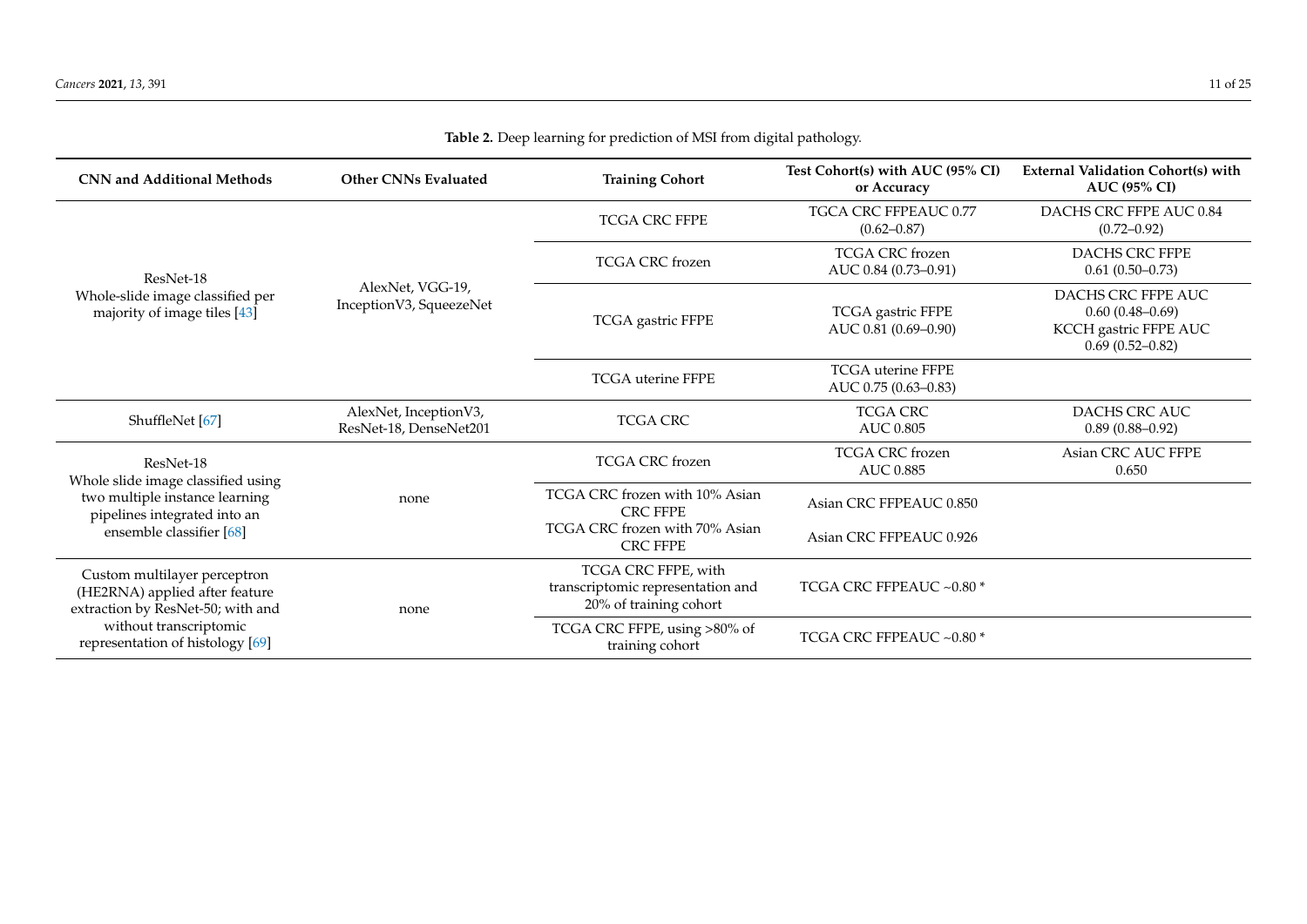<span id="page-11-1"></span>**Table 2.** *Cont.*

| <b>CNN and Additional Methods</b>                          | <b>Other CNNs Evaluated</b>                                                                | <b>Training Cohort</b>                                | Test Cohort(s) with AUC (95% CI)<br>or Accuracy                                | <b>External Validation Cohort(s) with</b><br><b>AUC (95% CI)</b> |
|------------------------------------------------------------|--------------------------------------------------------------------------------------------|-------------------------------------------------------|--------------------------------------------------------------------------------|------------------------------------------------------------------|
| Inception-V3 with and without<br>adversarial learning [70] | VGG-19, ResNet-50                                                                          | TCGA CRC                                              | <b>TCGA CRC</b><br>Accuracy 98.3%                                              | TCGA endometrial<br>Accuracy 53.7%                               |
|                                                            |                                                                                            | TCGA CRC and endometrial                              | <b>TCGA CRC</b><br>Accuracy 72.3%<br><b>TCGA</b> endometrial<br>Accuracy 84.2% | TCGA gastric<br>Accuracy 34.9%                                   |
|                                                            |                                                                                            | TCGA CRC and endometrial with<br>adversarial learning | <b>TCGA CRC</b><br>Accuracy 85.0%TCGA endometrial<br>Accuracy 94.6%            | TCGA gastric<br>Accuracy 57.4%                                   |
| InceptionResNetV1 [71]                                     | InceptionV1-3, InceptionResnetV1-2,<br>Panoptes1-4 (multibranch<br>custom InceptionResnet) | TCGA and CPTAC<br>endometrial carcinoma               | <b>TCGA and CPTAC</b><br>endometrial carcinoma<br>AUC 0.827 (0.705-0.948)      |                                                                  |
|                                                            | none                                                                                       | MSIDETECT CRC<br>(color normalized)                   | MSIDETECT CRC<br>AUC 0.92 (0.90–0.93)                                          | YCR-BCIP CRC surgical samples<br>AUC 0.96 (0.93-0.98)            |
| ShuffleNet [72]                                            |                                                                                            |                                                       |                                                                                | YCR-BCIP CRC biopsy samples<br>AUC 0.78 (0.75-0.81)              |
|                                                            |                                                                                            | YCR-BCIP CRC biopsy samples                           | YCR-BCIP CRC biopsy samples                                                    |                                                                  |

<span id="page-11-0"></span>Table [2](#page-11-1) summarizes the methods and performance of available data regarding deep learning for MSI prediction from pathology. \* Exact AUC not reported, estimate based on an included graphical representation. CNN: convolutional neural network. TCGA: The Cancer Genome Atlas, CRC: colorectal cancer, DACHS: CRC prevention through screening study (abbreviation in German), FFPE: Formalin-Fixed Paraffin-Embedded, AUC: Area under the receiver operating characteristic curve, KCCH: Kanagawa Cancer Center Hospital (Japan), CPTAC: Clinical Proteomic Tumor Analysis Consortium, MSIDETECT: A consortium comprised of whole slide images from TCGA, DACHS, the United Kingdom-based Quick and Simple and Reliable trial (QUASAR), and the Netherlands Cohort Study (NLCS), YCR-BCIP: Yorkshire Cancer Research Bowel Cancer Improvement Programme.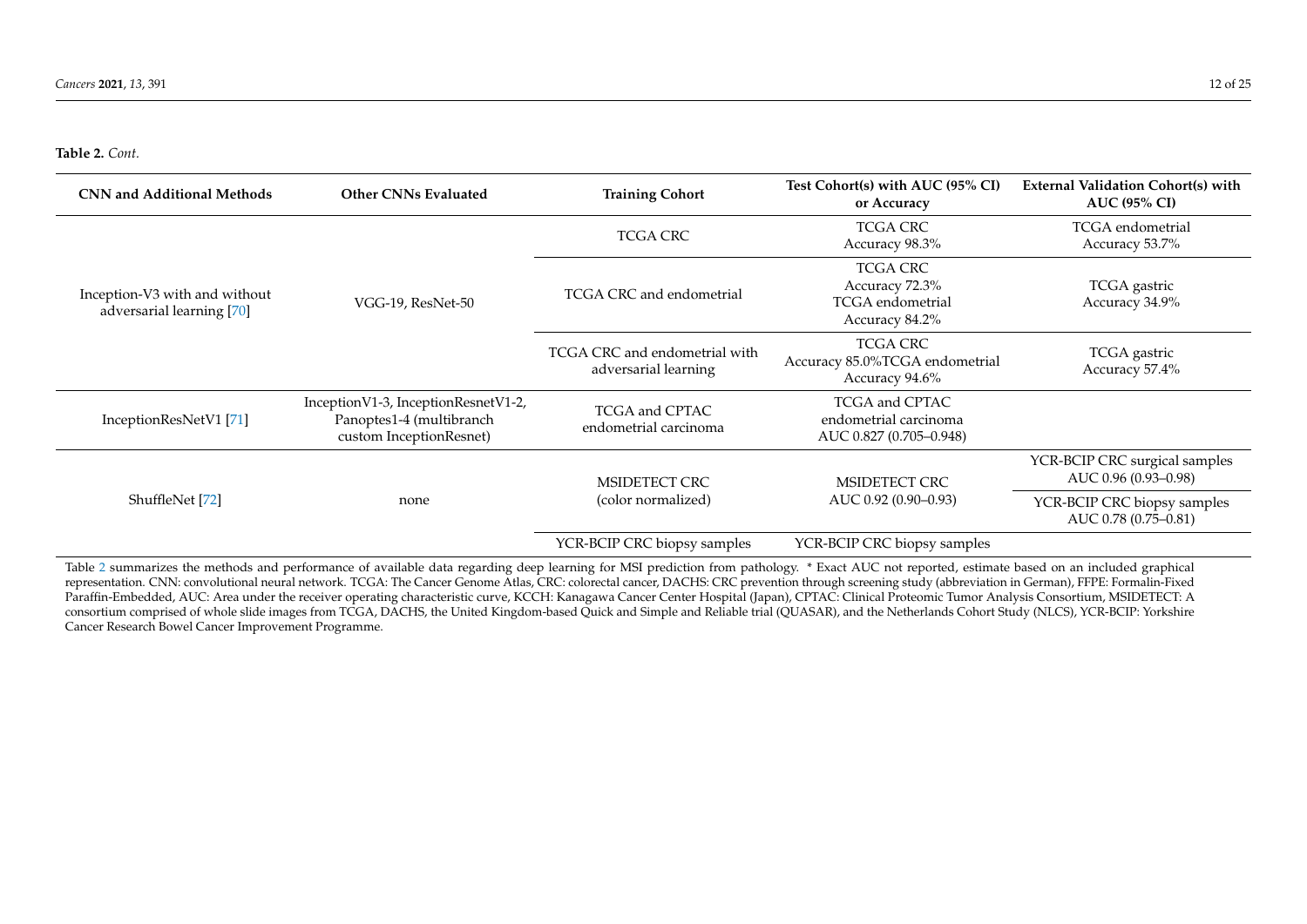Using this process, the CNN was able to detect MSI in snap-frozen and FFPE TCGA samples with similar AUCs to those achieved with previous pathology-based scoring systems such as MsPath and the model by Greenson et al. (0.84 for snap-frozen CRC samples, 0.77 for FFPE CRC samples, and 0.81 in FFPE gastric adenocarcinoma samples). This level of performance was maintained when the CNN trained on FFPE CRC samples was tested on an external validation cohort from the DACHS (Darmkrebs: Chancen der Verhütung durch Screening) study (Table [2\)](#page-11-0), which consisted of FFPE CRC samples from Germany (AUC 0.84). The authors also tested the classification performance of the ResNet when applied to slides with limited tissue, finding that performance plateaued with a quantity of tissue that is available from standard needle biopsies [\[43\]](#page-21-18).

To attempt to identify what pathological features the ResNet used to make its classifications, tumor regions that were assigned high or low MSI scores were visually inspected. Areas predicted by the CNN to represent MSI often showed characteristics consistent with known pathological correlates of MSI, such as poor differentiation and lymphocytic infiltration. PD-L1 expression and an interferon gamma transcriptomic signature were correlated with the proportion of a sample's tiles predicted to have MSI. This finding is consistent with previous data showing high expression of PD-L1 and interferon gamma in CRC with MSI [\[73,](#page-23-0)[74\]](#page-23-1).

Despite encouraging performance for MSI classification in similar cohorts, testing against different cohorts revealed some limitations. CNNs trained on snap-frozen CRC samples or gastric adenocarcinoma samples did not perform as well as the CNN both trained and tested on FFPE CRC samples. When the CNN was trained to detect MSI in endometrial cancers, its performance was significantly reduced to an AUC of 0.75, raising the possibility that the CNN is learning tissue-specific features associated with MSI. Additionally, the CNN trained on TCGA gastric adenocarcinomas did not perform as well when tested on a Japanese gastric adenocarcinoma cohort (AUC 0.69), possibly due to distinctive histological patterns seen in gastric adenocarcinomas in this cohort [\[43\]](#page-21-18).

Other studies have attempted to improve upon these results using other CNNs and machine learning techniques (Table [2\)](#page-11-0). In a follow up study by Kather et al., the prediction of MSI was performed as a benchmark task by various CNNs, which were pretrained on the ImageNet database [\[67\]](#page-22-20). The ResNet and Inception CNNs were outperformed by the DenseNet [\[75\]](#page-23-2) and ShuffleNet [\[76\]](#page-23-3) architectures. ShuffleNet, a CNN optimized for mobile devices, was able to achieve an AUC of 0.89 when trained on a CRC cohort from TCGA and validated on the DACHS CRC cohort (Table [2\)](#page-11-0). The ResNet used for the previous study by Kather et al. achieved an AUC of 0.84 [\[43](#page-21-18)[,67\]](#page-22-20).

Another group reports improvement upon the results by Kather et al. in terms of overall predictive accuracy and generalizability to different cohorts [\[68\]](#page-22-21). This study also used ResNet-18 to assign each tile within the tumor area an MSI likelihood. However, multiple instance learning was used to train the CNN to classify the whole slide image. Multiple instance learning assumes that not all tumor regions contribute the same amount of information to the task of classification of the tumor as a whole [\[77\]](#page-23-4). Certain regions or patterns found in limited areas of a sample may be more important to determining the likelihood of the tumor being MSI. For example, any mucinous differentiation increases the likelihood of a tumor harboring dMMR/MSI [\[26,](#page-20-16)[28\]](#page-21-0); this may be focal and not seen in the majority of tumor areas. Two different multiple instance learning methods were used in this study, and their input was integrated into a final ensemble predictor (Table [2\)](#page-11-0). This ensemble classifier achieved an AUC of 0.885 [\[68\]](#page-22-21), which was better than the performance reported by Kather et al. [\[43\]](#page-21-18).

This group also found a significant reduction in AUC (0.650) when the TCGA-trained ensemble classifier was tested on a cohort of Asian patients with samples acquired with a different slide preparation protocol [\[68\]](#page-22-21). They were able to overcome this reduction in performance by transfer learning. By adding increasing proportions of data from the Asian cohort to the training set, they were able to achieve an AUC of 0.850 with 10% samples from the Asian cohort, with continued improvement up to an AUC of 0.926 with 70% samples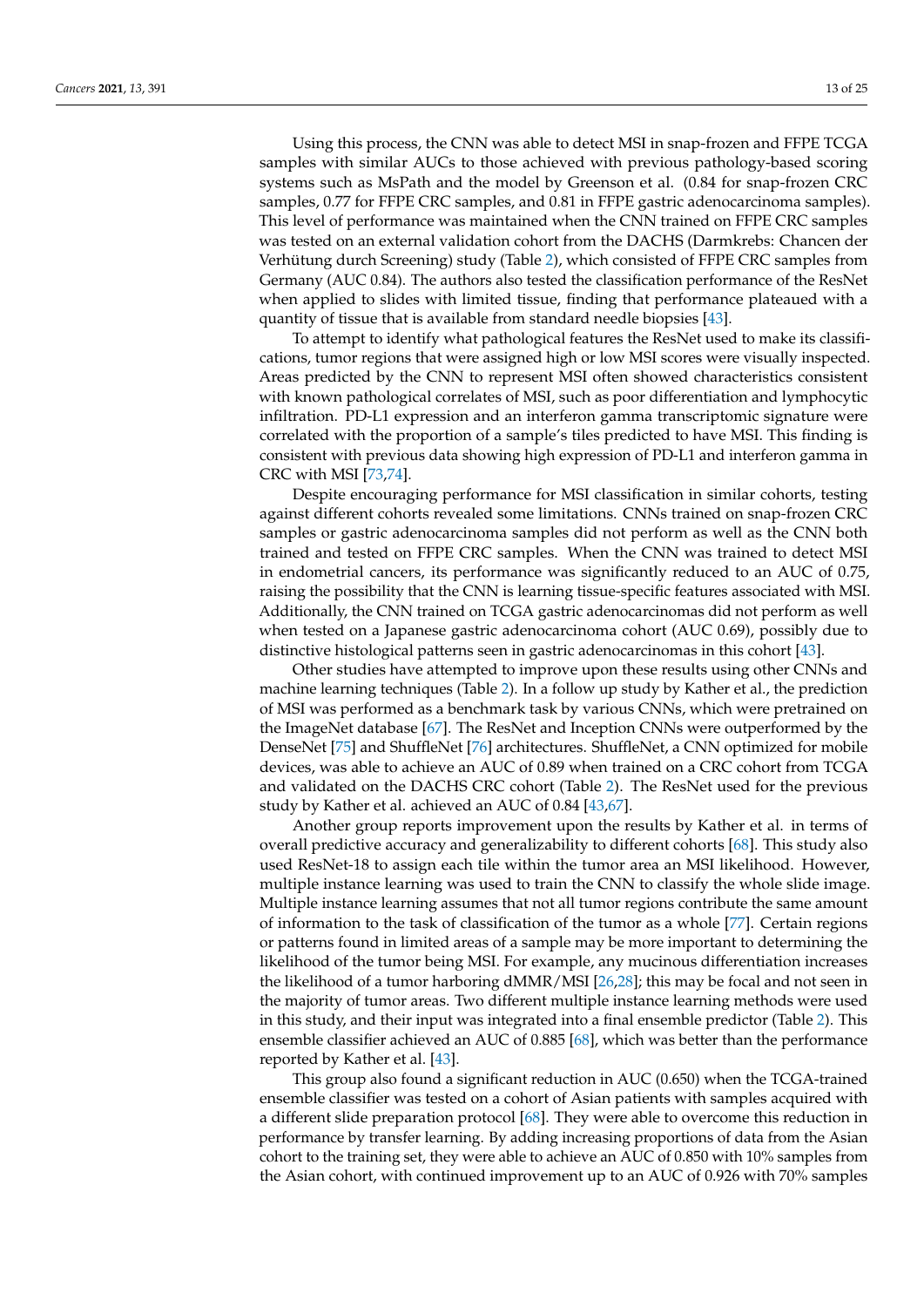from the Asian cohort (Table [2\)](#page-11-0) [\[68\]](#page-22-21). Pathologic signatures were derived from the model and were associated with known features of MSI, including TMB and insertion-deletion mutational burden, as well as transcription signatures of immune activation.

A conference paper by Wang et al. also assessed an alternative technique, Patch Likelihood Histogram (PALHI), for integrating tile-level MSI predictions into patientlevel predictions using whole slide images from a TCGA endometrial cancer cohort [\[78\]](#page-23-5). First, a ResNet-18 pre-trained on ImageNet was trained to predict MSI for individual tiles on a subset of the TCGA cohort. PALHI then generated a histogram of the patch-level estimated MSI likelihoods, which were used to train a machine learning classifier called XGBoost to make patient-level predictions. The performance of a pipeline using PALHI to make patient-level predictions was compared to pipelines using another machine learning method, Bag of Words (BoW) and the "majority voting" method, using another subset of the TCGA cohort as a testing set. The three methods were each trained on both patches assigned binary "hard labels" and patches assigned "soft labels," or MSI probabilities. The PALHI method trained using "soft labels" yielded the best performance on the test set, with an AUC of 0.75. By comparison, the AUCs for BoW and the majority method using "soft labels" were  $0.71$  and  $0.56$ , respectively  $[78]$ .

Transcriptomic prediction from H&E slides has also been used to improve MSI prediction when limited training data are available [\[69\]](#page-22-22). First, features were extracted from each tissue tile using the ResNet-50, pretrained on the ImageNet database. These features served as the input for a custom multilayer perceptron, which was trained to predict gene expression from RNA-Seq data. *Multilayer perceptrons* are neural networks composed of fully connected layers, typically without convolutional layers. This neural network was trained on pan-cancer and tissue-specific TCGA datasets and was able to predict several expression signatures, including adaptive immune response signatures [\[69\]](#page-22-22). For MSI prediction, the authors simulated a situation where a limited number of training slides are available at two sites. They showed that, using the transcriptomic representation trained at one site, they could improve MSI prediction at the second site. However, when increasing proportions of data at the second site were used for MSI prediction without integrating transcriptomic representation, this advantage was largely lost. Neither method achieved an AUC  $> 0.85$  and no external validation set was used (Table [2\)](#page-11-0) [\[69\]](#page-22-22). It is unclear if this approach would be applicable in real-life settings.

In a conference paper submitted to the 1st Conference on Medical Imaging with Deep Learning (MIDL 2018) [\[70\]](#page-22-23) and a related patent [\[79\]](#page-23-6), adversarial learning was used to improve the generalizability of CNNs for MSI prediction across different cancers. The Inception-V3, ResNet-50 and VGG-19 CNNs were compared; Inception-V3 was chosen for downstream analysis. TCGA samples were used for both testing and training; this study did not use an external validation dataset. MSI status was categorized as stable, low instability or high instability. Inception-V3 was trained on CRC samples and achieved a slide-level accuracy of 98.3% with an internal validation set of 10% of TCGA slides. It is unclear if this level of accuracy represents overfitting. Accuracy was poor when applied to endometrial carcinoma samples at 54%, whereas training the CNN on both CRC and endometrial carcinoma decreased the accuracy of MSI prediction for CRC to 72% (Table [2\)](#page-11-0). This CNN also performed poorly at classifying MSI in gastric adenocarcinoma with a slide-level accuracy of 35%. Next, a tumor type classifier was added to the CNN with an adversarial objective—to decrease the ability of the model to predict tumor type. The rationale for creating this adversarial objective is to remove tissue-specific features that are learned by the CNN, such that the model will recognize the features associated with MSI better. Adversarial training improved MSI classification across the three cancer types, but accuracy remained poor for gastric adenocarcinoma at 57% [\[70\]](#page-22-23).

Focusing on endometrial cancer, a recent study available as a preprint generated CNNs that had three branches of an InceptionResNet architecture, each analyzing tiles at a different resolution [\[71\]](#page-22-24). An optional fully connected layer incorporating clinical features was also evaluated as a fourth branch. This structure, termed Panoptes, allowed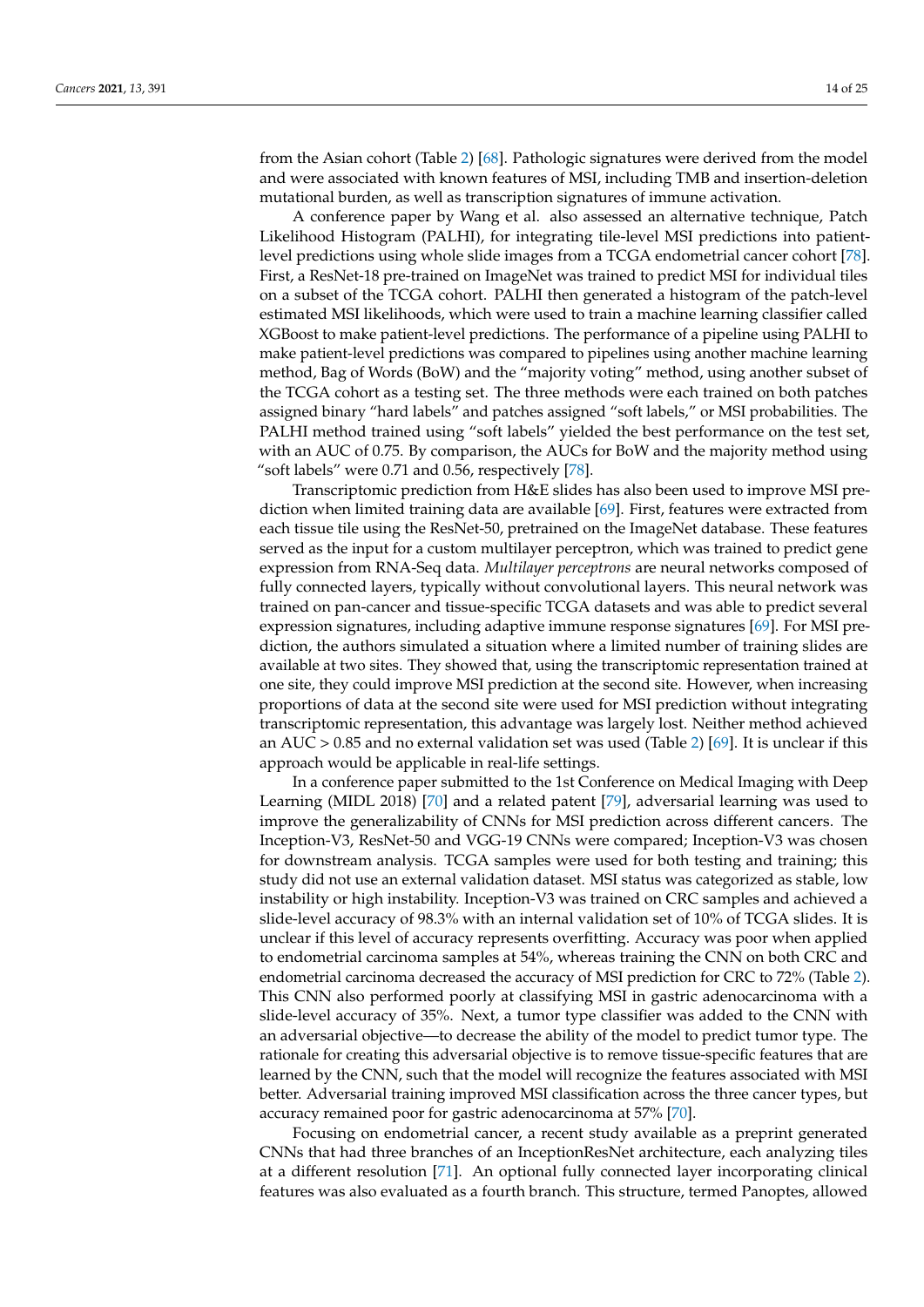the model to take into account both tissue-level and cellular-level structures, as would a human pathologist using a microscope. MSI classification was one of several tasks that the CNNs were trained to do. While the complex architecture showed strong performance in predicting many histological and molecular features, MSI was best predicted by the existing InceptionResnetV1 architecture, with an AUC of 0.827 (Table [2\)](#page-11-0), which outperformed Kather's previously described ResNet-18 architecture (AUC 0.75). The inclusion of clinical data did not seem to improve the model's performance: when the age and BMI of the patient were added into the model, its performance did not significantly improve [\[71\]](#page-22-24). Predicted MSI was correlated with certain histological features, including intratumoral and peritumoral lymphocytic infiltrates.

The strongest-performing model for MSI prediction was developed by Echle et al. by training a CNN on a large cohort of H&E-stained CRC samples from the MSIDETECT consortium, which is comprised of whole slide images from TCGA, DACHS, the United Kingdom-based Quick and Simple and Reliable trial (QUASAR), and the Netherlands Cohort Study (NLCS) [\[72\]](#page-22-25). A modified version of the CNN ShuffleNet that was pre-trained on ImageNet was trained on whole slide images from MSIDETECT with known MSI or dMMR status and externally validated on a separate population-based cohort, Yorkshire Cancer Research Bowel Cancer Improvement Programme (YCR-BCIP). For each slide, tumor tissue was manually outlined and the slide was divided into smaller tiles. The patient-level prediction of MSI/dMMR was based on the average tile-level prediction for each patient. The CNN was first trained and tested on individual sub-cohorts. As in earlier-described studies [\[43,](#page-21-18)[68](#page-22-21)[,70\]](#page-22-23), when a CNN trained on a single sub-cohort was tested on another sub-cohort, performance usually suffered. A positive correlation between the size of the training cohort and the performance of the model was noted. The CNN was then trained on increasing numbers of patients randomly selected from the MSIDETECT cohort. The model showed better performance with greater numbers of patients up until about 5000 patients, after which performance plateaued. After training with samples from 5500 patients, the model attained an AUC of 0.92 when tested on a separate set of patients from MSIDETECT. When tested on the external validation cohort (YCR-BCIP), the model attained a similarly impressive AUC of 0.95. Additionally, when slides were subjected to color normalization, the specificity at given levels of sensitivity increased and a slight improvement in AUC to 0.96 was demonstrated [\[72\]](#page-22-25). Though these results are encouraging, it is worth noting that the samples used to train and test this model were derived mostly from European patients. Further validation with more diverse cohorts and prospective studies will be necessary before this model can be applied in a broad clinical context.

Subgroup analysis did reveal some variation in the model's performance for certain tumor characteristics. While the performance was consistent for tumors at stages I-III (AUCs 0.91–0.93), the AUC for stage IV tumors was lower (0.83). The authors do not discuss potential explanations for this discrepancy, but there was a similar reduction in AUC for tumors with high histologic grade (AUC for high grade tumors was 0.83). The relatively low prevalence of MSI/dMMR in stage 4 colorectal cancers would have decreased the number of available images from this subgroup available for training, as would the fact that stage 4 tumors are more likely to come from biopsy specimens than complete resection samples. This lower performance for stage 4 tumors is unfortunate given that ICI therapy is currently primarily used in late-stage colorectal cancer, reducing the model's potential utility for guiding treatment decisions. Additionally, the model predicted MSI more effectively for colon cancer (AUC 0.91) than for rectal cancer (AUC 0.83). Performance did not vary significantly by tumor molecular characteristics (e.g., mutation status) [\[72\]](#page-22-25).

As noted above, a previous study demonstrated that the performance of ResNet-18 in classifying MSI status plateaued with a quantity of tissue that can be obtained by needle biopsy [\[43\]](#page-21-18). However, Echle et al. found a significant decrease in AUC when the CNN trained on surgical specimens was tested on YCR-BCIP biopsy specimens as compared to YCR-BCP surgical specimens (0.78 vs. 0.96). Though size of specimen may be a factor here, artifacts from specimen acquisition and the fact that samples were derived only from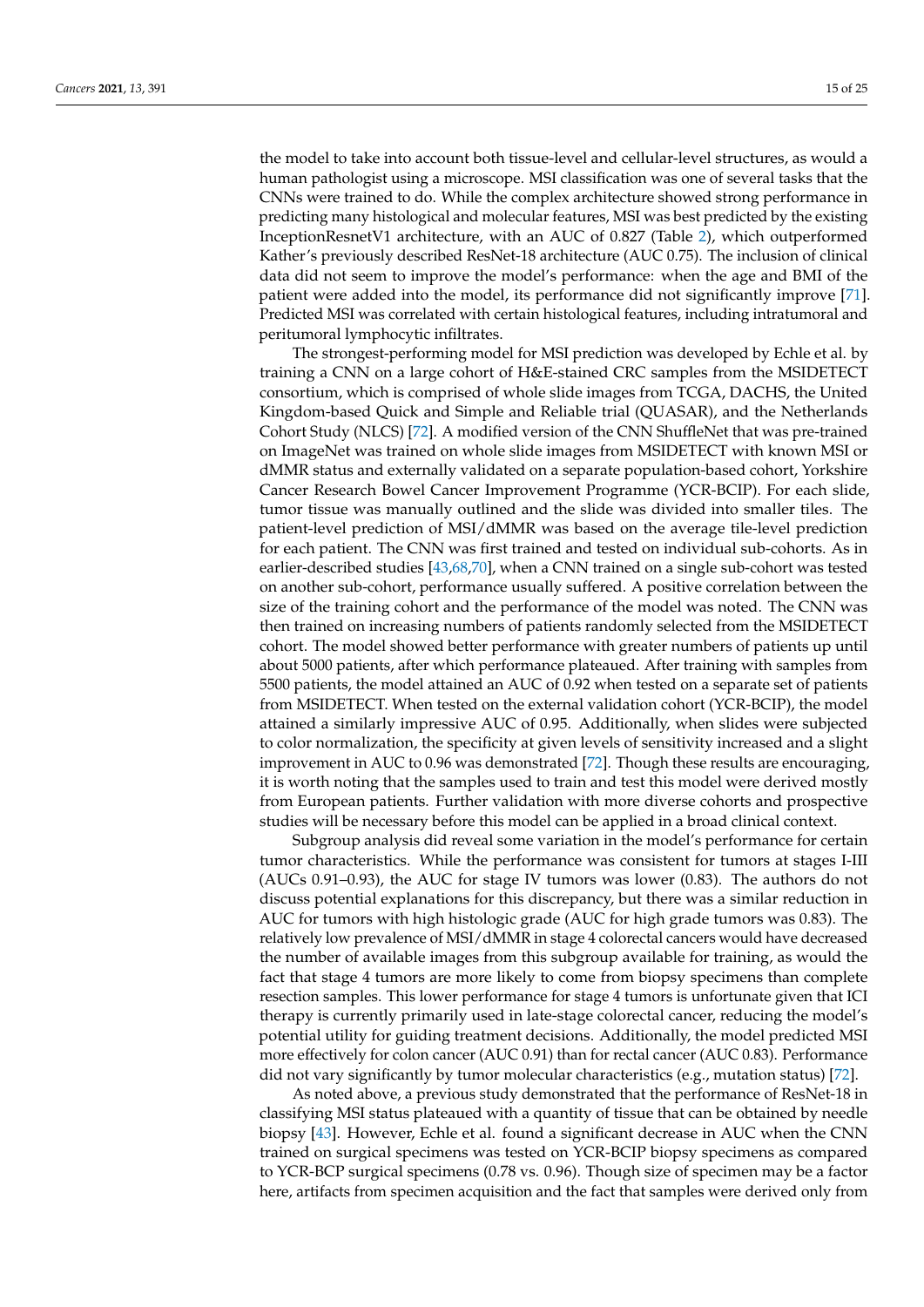luminal tumor tissue may also affect performance. When the authors performed a 3-fold cross-validated experiment using YCR-BCIP biopsy specimens to both train and test, the AUC improved to 0.89 [\[72\]](#page-22-25). However, the model was not tested on samples from sites of metastasis, which are commonly biopsied in the clinical setting. Thus, machine learning models may be effective in classifying the MSI status of biopsy specimens, but will likely perform best when trained on similarly derived specimens.

Taken together, these studies demonstrate that multiple CNNs and machine learning techniques are being evaluated for MSI prediction from histology. There is no clear consensus regarding the optimal network architecture. The use of large and diverse datasets for training may overcome some of the limitations of models whose classification accuracy for MSI status is worse when applied to datasets with differing characteristics, which could be the case when applying these methods across different health systems, regions and populations. With continued experimentation, improvement, and validation of existing models, the use of machine learning to predict MSI may reach a level of accuracy sufficient for clinical application in the future.

# **6. Predicting Response to Immunotherapy with Deep Learning**

While MSI status is currently used to determine a CRC patient's eligibility for ICIs, it is far from a perfect predictor of the efficacy of these treatments. Only 30–50% of CRC patients with MSI respond to ICIs. There is also a subset of microsatellite stable CRC that responds to ICI [\[32,](#page-21-4)[80](#page-23-7)[,81\]](#page-23-8), demonstrating that ICIs could have a role in the treatment of early-stage proficient MMR tumors. Patients who receive these treatments are at risk for immunerelated adverse events including thyroid dysfunction, hepatitis, colitis, pneumonitis and others [\[82\]](#page-23-9); there is increasing evidence of an association between response to therapy and the development of immune-related adverse events [\[83](#page-23-10)[,84\]](#page-23-11). Thus, alternative methods of determining eligibility and predicting the efficacy and toxicity of ICIs are needed.

Despite the potential for the prediction of MSI from histology discussed above, there is little published research using this method to predict ICI response, and to our knowledge, there are no published results concerning ICI response prediction in CRC. Machine learning can be used to predict ICI response in other tumors from various types of input data, including H&E staining, which may lay the groundwork for similar research in CRC. One study available in abstract form predicted ICI response in melanoma from pre-treatment H&E slides in patients who were treated with first-line ICI therapy [\[85\]](#page-23-12). A CNN was trained to classify slides into responders and non-responders and into those who experienced severe adverse events and those who experienced none. The model performed modestly well in predicting ICI response, despite training on slides from only 124 patients. The model was much less effective at predicting adverse events, and research incorporating immunologic biomarkers into the algorithm is ongoing [\[85\]](#page-23-12). A similar study on non-small cell lung cancer (NSCLC) samples used the spatial arrangement of TILs as detected by computer algorithms to train a machine learning classifier to predict response to nivolumab, achieving an AUC of 0.64 on an external validation cohort [\[86\]](#page-23-13).

A variety of biomarkers have been evaluated for predicting response to immunotherapy, many of which can be predicted from histology leveraging deep learning. One such biomarker is TMB, which is associated with specific CNN-derived pathological signatures [\[68\]](#page-22-21). In most cancers, including CRC, TMB is associated with improved overall survival after treatment with ICIs [\[87,](#page-23-14)[88\]](#page-23-15). This association is attributed to the heightened immune response elicited by the multitude of tumor neoantigens [\[89–](#page-23-16)[91\]](#page-23-17). However, tumors with low TMB can respond to ICIs, as such tumors may harbor one or more highly immunogenic mutations. This was demonstrated in a case study of a patient with pembrolizumab-responsive proficient MMR metastatic CRC, who was found to have T-cell responses to at least one neoantigen expressed within their tumor [\[92\]](#page-23-18). In addition, a recent study of neoadjuvant ICI treatment showed that there was no difference in pretreatment TMB between early-stage proficient MMR (pMMR) CRCs that responded and those that did not [\[81\]](#page-23-8). MMR deficient CRC is substantially more immunogenic than unselected MMR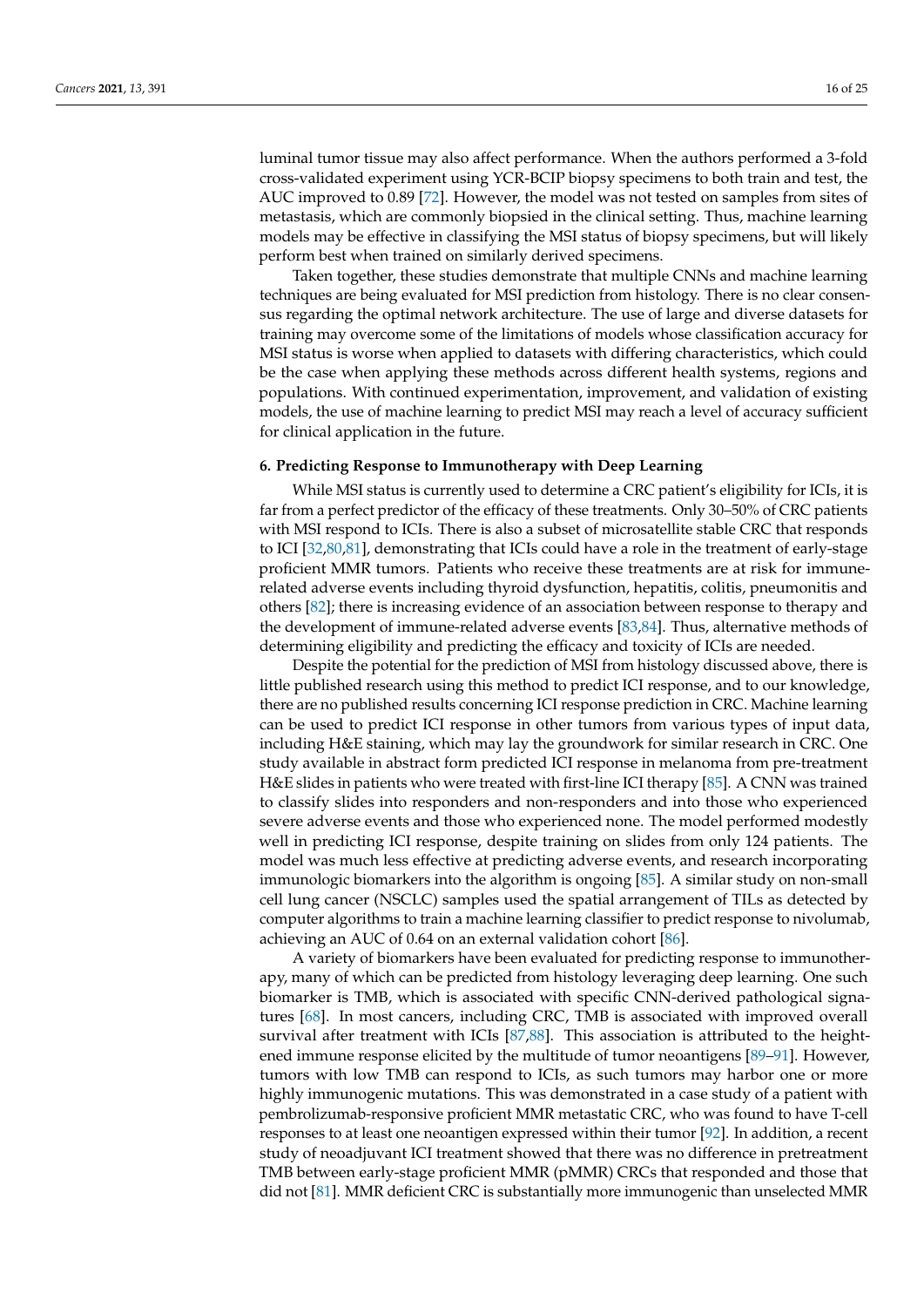proficient CRC [\[10,](#page-20-9)[32\]](#page-21-4), in part due to the high TMB including frameshift insertion-deletion mutations [\[34\]](#page-21-5).

T cell infiltration in the tumor microenvironment has also been studied as a potential biomarker for ICI response. A recent study of early-stage CRCs including both proficient and deficient MMR tumors showed that neoadjuvant therapy with a combination of nivolumab and ipilimumab elicited a pathological response in all dMMR tumors and 27% of proficient MMR tumors [\[81\]](#page-23-8). Proficient MMR tumors that responded to this treatment could be predicted by the presence of TILs that co-expressed CD8 and PD-1 on pre-treatment biopsies. No other biomarkers were found to differ significantly between the proficient MMR tumors that responded and those that did not [\[81\]](#page-23-8). Increasing density of CLR was observed after treatment. Other factors likely play a role in the response of proficient MMR tumors to ICIs. For example, high expression of IL-17 has been suggested to abrogate the ICI-responsiveness of such tumors, even in the presence of TILs expressing CD8 and PD-1 [\[93\]](#page-23-19). CNNs have been used to predict the spatial organization and subtypes of T cells within the tumor microenvironment of CRC and other tumors [\[69,](#page-22-22)[94,](#page-23-20)[95\]](#page-24-0). These features have already been used to predict ICI response in NSCLC with some success [\[86\]](#page-23-13).

CNNs have also successfully predicted PD-L1 expression [\[59\]](#page-22-7), another biomarker that has been assessed as a potential predictor of ICI response. However, while mechanistically compelling and potentially predictive of ICI response in NSCLC, PD-L1 does not seem to be useful on its own in determining which CRC will respond to ICI [\[96\]](#page-24-1). PD-L1 expression was not associated with progression-free or overall survival in CRC patients treated with ICIs, and there was no significant difference between responders and non-responders in PD-L1 expression in pre-treatment samples from patients with dMMR metastatic CRC [\[32](#page-21-4)[,97\]](#page-24-2)

Other researchers have used different types of clinical data to train machine learning models to predict ICI response. For example, a machine learning method called Immu-CellAI was developed to predict the relative abundance of various types of T cells in pre-treatment samples of melanomas from gene expression data. They then developed a separate model to predict immunotherapy response based on these results, achieving an AUC of 0.80–0.91 [\[98\]](#page-24-3). The successful implementation of a similar machine learning technique involving ICI response prediction based on the expression of immune-related genes was also reported in NSCLC and triple-negative breast cancer [\[99](#page-24-4)[,100\]](#page-24-5).

Radiomics-based machine learning has also been used to predict response to immunotherapy in melanoma and NSCLC based on a defined set of features extracted from pre-treatment CT imaging of primary and metastatic tumors from patients treated with anti-PD-1 therapy [\[101\]](#page-24-6). The model produced a radiomic biomarker score for each lesion evaluated, from which anti-PD-1 response was predicted. By combining the predictions from each of an individual patient's lesions, a patient level prediction of anti-PD-1 response could be made. The model achieved significant performance for both tumor types (AUC 0.76 for NSCLC and 0.77 for melanoma) [\[101\]](#page-24-6). A similar study used deep learning to develop a TMB radiomic biomarker that can divide NSCLC tumors into high- and low-TMB groups (AUC 0.81) and divide ICI-treated NSCLC patients into high and low risk groups with significantly different overall and progression-free survival [\[50\]](#page-21-26). Another model can predict the transcriptomic-based abundance of CD8 T-cells, and response to immunotherapy, from radiologic data. The resultant biomarker was found to be positively associated with response to treatment with anti-PD-1 and anti-PD-L1 therapies [\[102\]](#page-24-7). Fluorodeoxyglucose (FDG)-positron emission tomography (PET) scans have also been used to train deep learning networks to determine a biomarker quantifying CD8+ T cell activity against the tumor that can differentiate between those patients more likely to respond to immunotherapy and those who are less likely to respond [\[103\]](#page-24-8).

Specific somatic mutations may affect tumor response to ICIs. Previous success in predicting genomic data from histology [\[58](#page-22-6)[,60,](#page-22-8)[71\]](#page-22-24) suggests that it would be possible to perform for other genes, but validation for individual genes would be required. For example, mutations in the DNA polymerase epsilon (*POLE*) gene, which codes for an enzyme involved in DNA proofreading during replication, can lead to a very high mutational burden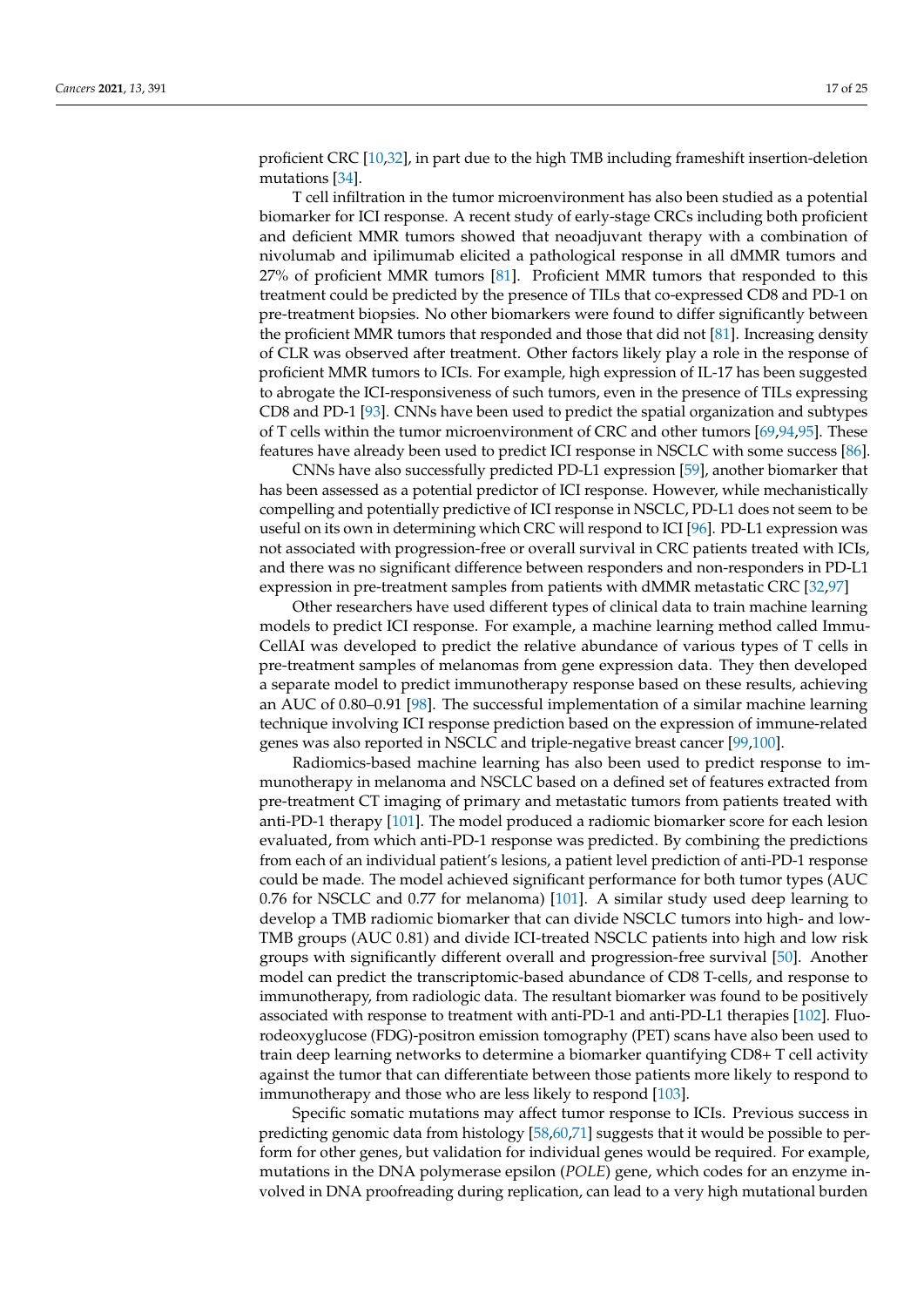without MSI [\[104\]](#page-24-9). The predicted number of neoantigens produced by affected CRCs can significantly exceed that of CRCs with MSI [\[105\]](#page-24-10). CRCs harboring *POLE* mutations have quantities of TILs similar to those found in dMMR CRCs [\[106\]](#page-24-11), demonstrating an adaptive host response to these tumors. At least one case report describes a robust response to pembrolizumab treatment in a patient with a metastatic, treatment-refractory microsatellite stable CRC with a confirmed *POLE* mutation [\[107\]](#page-24-12). Clinical trials are ongoing to determine the extent of the benefit of ICI treatment in CRC with *POLE* mutations [\[108\]](#page-24-13). However, the impact of these studies will be limited, as *POLE* mutations are only found in about 1–2% of CRCs [\[106\]](#page-24-11).

While multiple machine learning methods have been used to predict ICI efficacy in tumors other than CRC, and several biomarkers associated with ICI efficacy in CRC have been identified, data are lacking regarding machine learning for the prediction of ICI efficacy in CRC. Optimal ICI response prediction in CRC and other cancers will likely require larger datasets and the integration of multiple types of biomarkers incorporating genetic, immunologic, and other data. Leveraging machine learning to predict ICI response in CRC is an appealing goal given the lack of a sufficiently accurate predictive biomarker. The prediction of ICI response from ubiquitously available clinical data, such as H&E slides and radiographic studies, could greatly improve access to these therapies.

### **7. Future Directions**

Table [3](#page-18-0) summarizes the potential advantages, current limitations, and suggestions for future development of machine learning for MSI classification from digital pathology. The potential to predict multiomic data from a universally available clinical specimen has substantial advantages that rely on the ability to achieve excellent classification with CNNs. Data that are not routinely collected (e.g., transcriptomics) can be predicted utilizing relatively limited resources if a digital pathology infrastructure already exists. With the increasing use of omics data for clinical decision making for cancer treatment [\[109\]](#page-24-14), many more institutions and clinicians could have access to this information. Expanding this technology to mobile phones, as with CNNs discussed above, could allow even greater accessibility [\[67\]](#page-22-20), but the scalability of these methods to settings with limited resources remains to be demonstrated.

Predicting MSI and other molecular features from H&E slides is an attractive goal given the success of CNNs in similar tasks and initial encouraging results. The focus of the published literature has been on H&E stained slides. It is possible that performance can be further improved by using additional histological stains. The previous performance of models created by human pathologists may also point to the attainability of this goal. The most important hurdle will be to demonstrate, through rigorous clinical trials, that utilizing machine learning on clinical samples is superior or non-inferior to the standard of care, which is itself rapidly evolving and non-uniform. For example, next generation sequencing is increasingly performed on tumor specimens, permitting the identification of MSI as part of a broader, clinically relevant, molecular characterization [\[110](#page-24-15)[,111\]](#page-24-16). With decreasing sequencing costs and the need to detect certain mutations clinically (e.g., in *KRAS* and *BRAF)*, accurate genomic predictions in addition to MSI classification may be required from histology-based machine learning methods. Blood based tests have shown good accuracy for predicting MSI from the primary tumor [\[112\]](#page-24-17) and radiomics have also been proposed for the prediction of MSI status [\[113–](#page-24-18)[115\]](#page-24-19).

Another major challenge is the generalizability of these methods, which, contrary to molecular methods such as PCR or immunohistochemistry, are often not robust to differing patient or tissue characteristics. The reduction in performance seen in several studies when a trained CNN was applied to new datasets may be a barrier to the widespread implementation of these methods (Table [3\)](#page-18-0).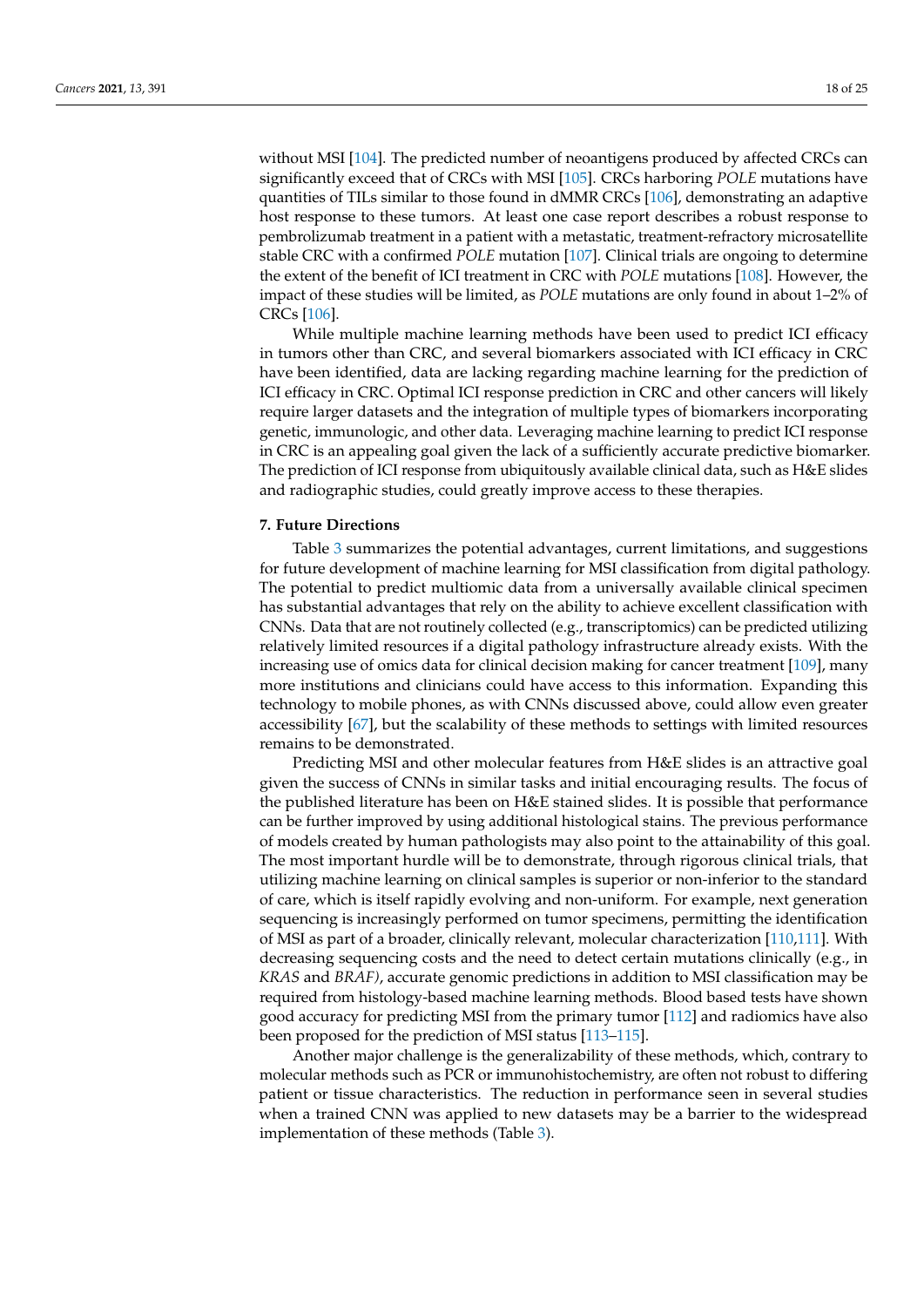<span id="page-18-1"></span>

|                                                     | Advantages                                                                                                                  | Limitations                                                                                                                                                                                                                | <b>Future Directions</b>                                                                                                                                                                                                         |
|-----------------------------------------------------|-----------------------------------------------------------------------------------------------------------------------------|----------------------------------------------------------------------------------------------------------------------------------------------------------------------------------------------------------------------------|----------------------------------------------------------------------------------------------------------------------------------------------------------------------------------------------------------------------------------|
| Classification accuracy                             | Rapidly improving accuracy of several<br>CNN architectures                                                                  | Insufficient accuracy to obviate universal MSI<br>screening in resource-rich settings currently<br>Decreased accuracy when applied to<br>biopsy samples<br>Lacking data on post treatment samples (e.g.,<br>rectal cancer) | Determine optimal CNN architecture/s for<br>distinct clinical scenarios<br>Leverage machine learning to prioritize<br>molecular testing in settings with<br>limited resources                                                    |
| Generalizability                                    | Excellent performance on well curated cohorts<br>that are similar to training data                                          | Performance not robust to differing patient and<br>tissue characteristics                                                                                                                                                  | Increase availability of datasets for global and<br>local model refinement                                                                                                                                                       |
| Accessibility                                       | Potential to expand access to settings without<br>pathology experts or molecular testing,<br>including via cellular devices | Digital pathology not yet widely available<br>No published studies conducted in settings<br>with reduced access to healthcare                                                                                              | Design dedicated CNNs for settings with reduced<br>access to healthcare                                                                                                                                                          |
| Clinical endpoint prediction                        | Very good classification of MSI                                                                                             | No direct prediction of clinical endpoints                                                                                                                                                                                 | Shift from surrogate marker classification to<br>clinical endpoint prediction                                                                                                                                                    |
| Patient selection<br>for immunotherapy              |                                                                                                                             | Decreased accuracy of MSI classification in metastatic<br>disease, where immunotherapy is approved                                                                                                                         | Directly predict response to immunotherapy,<br>regardless of MSI status<br>Improve MSI prediction in<br>metastatic disease                                                                                                       |
| Identification of Lynch Syndrome                    |                                                                                                                             | Inability to distinguish between somatic and<br>germline etiology of MSI, such that confirmatory<br>testing is required                                                                                                    | Predict somatic vs. germline etiology of MSI                                                                                                                                                                                     |
| Comparison with next generation<br>sequencing (NGS) | Rapid and cost-effective after<br>initial investment                                                                        | Cannot currently reliably detect KRAS or BRAF<br>mutations, tumor mutational burden and other<br>clinically actionable alterations                                                                                         | Attempt to directly predict response to<br>$\overline{\phantom{a}}$<br>therapy based on histology<br>Improve classification of other<br>molecular alterations<br>Integrate genomic and histologic data for<br>optimal prediction |
| Cost effectiveness                                  | Long term savings on molecular assays                                                                                       | Initial investment required in hardware and software<br>for digital pathology                                                                                                                                              | Expand use of and access to digital pathology                                                                                                                                                                                    |

**Table 3.** Advantages, limitations, and future directions for MSI classification from digital pathology using machine learning.

<span id="page-18-0"></span>Table [3](#page-18-1) outlines the advantages, limitations, and future directions as they relate to detecting MSI from histology using machine learning. CNN: convolutional neural network.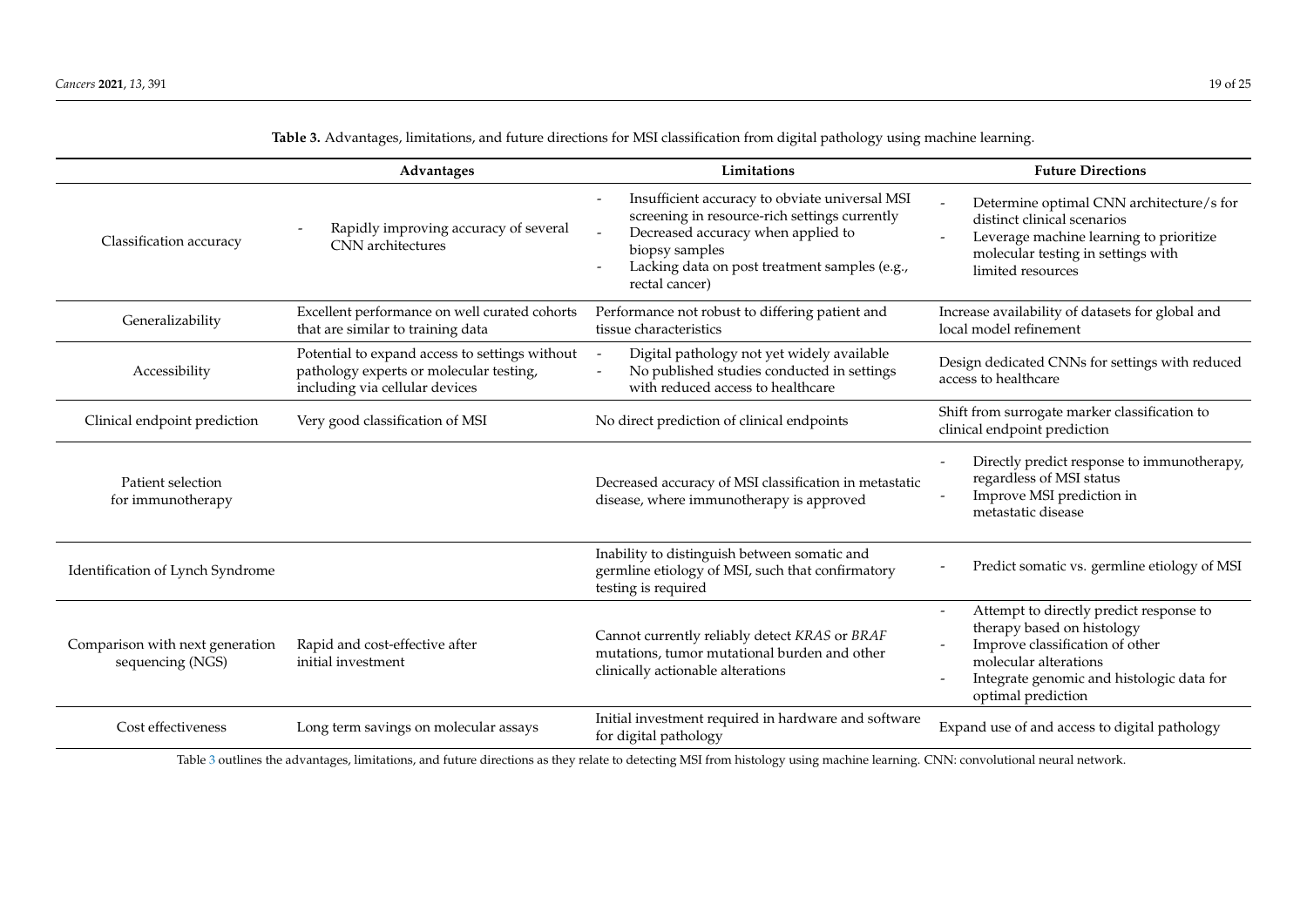The few peer-reviewed data that are available suggest that the accuracy of the current machine learning algorithms for the prediction of MSI may not yet be sufficient to guide clinical care in high-resource settings. However, as methods continue to improve and more training datasets become available, it is plausible that CNNs will be able to predict MSI status more accurately. Predictions for differing populations, primary cancer sites and tissue preparation methods (including true biopsies) are some of the challenges that exist. The accuracy of prediction for post-treatment pathology slides has not been explored and may be relevant for rectal cancer patients undergoing neoadjuvant therapy. Until the performance of CNNs improves, emphasis could be placed on achieving a near-perfect sensitivity for the detection of MSI, tolerating a certain number of false positives. MSI/dMMR assays could be avoided for most samples, but confirmation of CNN-predicted MSI would be required. Since MSI is a biomarker, the major potential for machine learning to improve upon MSI testing is if it were able to predict clinically relevant genomic features, such as *MLH1* hypermethylation or germline dMMR mutations, or clinically relevant outcomes, such as response to chemotherapy and immunotherapy (Table [3\)](#page-18-0). The Immunoscore already uses digital pathology for prognostication [\[10,](#page-20-9)[57\]](#page-22-5) but machine learning could be utilized to improve predictions and to identify subsets of patients with microsatellite stable CRC that could benefit from immunotherapy [\[81\]](#page-23-8).

Another limitation of the current research is that, to our knowledge, all CNN models trained to identify MSI status in CRC have been trained on surgical samples derived from resection of the primary tumor. Under current guidelines, immunotherapy is most commonly used to treat patients with stage IV tumors, who often have tissue samples available only from biopsies of metastatic sites. If machine learning models are not able to accurately predict MSI based on such samples, one of the most promising applications of MSI prediction from histological samples would be restricted to a much smaller segment of potential beneficiaries. Thus, future research should work to optimize machine learning algorithms for the prediction of MSI from biopsy samples of distant metastases.

Lastly, to accelerate the acceptance of CNNs as clinical tools and inform other areas of research, further insights into the features that drive CNN classification are needed. Without understanding what features CNNs are using to classify images, there exists a risk of introducing bias and error.

**Funding:** This work received no external funding.

**Institutional Review Board Statement:** Not applicable.

**Informed Consent Statement:** Not applicable.

**Data Availability Statement:** All the data used for this review is available by accessing the citations below.

**Acknowledgments:** A.M. would like to thank Itay Maoz for helpful discussions regarding machine learning and artificial intelligence. All the authors would like to thank the Boston University Medical Center Internal Medicine Residency Program for supporting research during residency.

**Conflicts of Interest:** The authors declare no conflict of interest.

#### **References**

- <span id="page-19-0"></span>1. Bray, F.; Ferlay, J.; Soerjomataram, I.; Siegel, R.L.; Torre, L.A.; Jemal, A. Global cancer statistics 2018: GLOBOCAN estimates of incidence and mortality worldwide for 36 cancers in 185 countries. *CA Cancer J. Clin.* **2018**, *68*, 394–424. [\[CrossRef\]](http://doi.org/10.3322/caac.21492) [\[PubMed\]](http://www.ncbi.nlm.nih.gov/pubmed/30207593)
- <span id="page-19-1"></span>2. Araghi, M.; Soerjomataram, I.; Jenkins, M.; Brierley, J.; Morris, E.; Bray, F.; Arnold, M. Global trends in colorectal cancer mortality: Projections to the year 2035. *Int. J. Cancer* **2019**, *144*, 2992–3000. [\[CrossRef\]](http://doi.org/10.1002/ijc.32055) [\[PubMed\]](http://www.ncbi.nlm.nih.gov/pubmed/30536395)
- <span id="page-19-2"></span>3. Siegel, R.L.; Miller, K.D.; Sauer, A.G.; Fedewa, S.A.; Butterly, L.F.; Anderson, J.C.; Cercek, A.; Smith, R.A.; Jemal, A. Colorectal cancer statistics, 2020. *CA Cancer J. Clin.* **2020**, *70*, 145–164. [\[CrossRef\]](http://doi.org/10.3322/caac.21601) [\[PubMed\]](http://www.ncbi.nlm.nih.gov/pubmed/32133645)
- <span id="page-19-3"></span>4. Lal, N.; White, B.S.; Goussous, G.; Pickles, O.; Mason, M.J.; Beggs, A.D.; Taniere, P.; Willcox, B.E.; Guinney, J.; Middleton, G. KRAS Mutation and Consensus Molecular Subtypes 2 and 3 Are Independently Associated with Reduced Immune Infiltration and Reactivity in Colorectal Cancer. *Clin. Cancer Res.* **2018**, *24*, 224–233. [\[CrossRef\]](http://doi.org/10.1158/1078-0432.CCR-17-1090) [\[PubMed\]](http://www.ncbi.nlm.nih.gov/pubmed/29061646)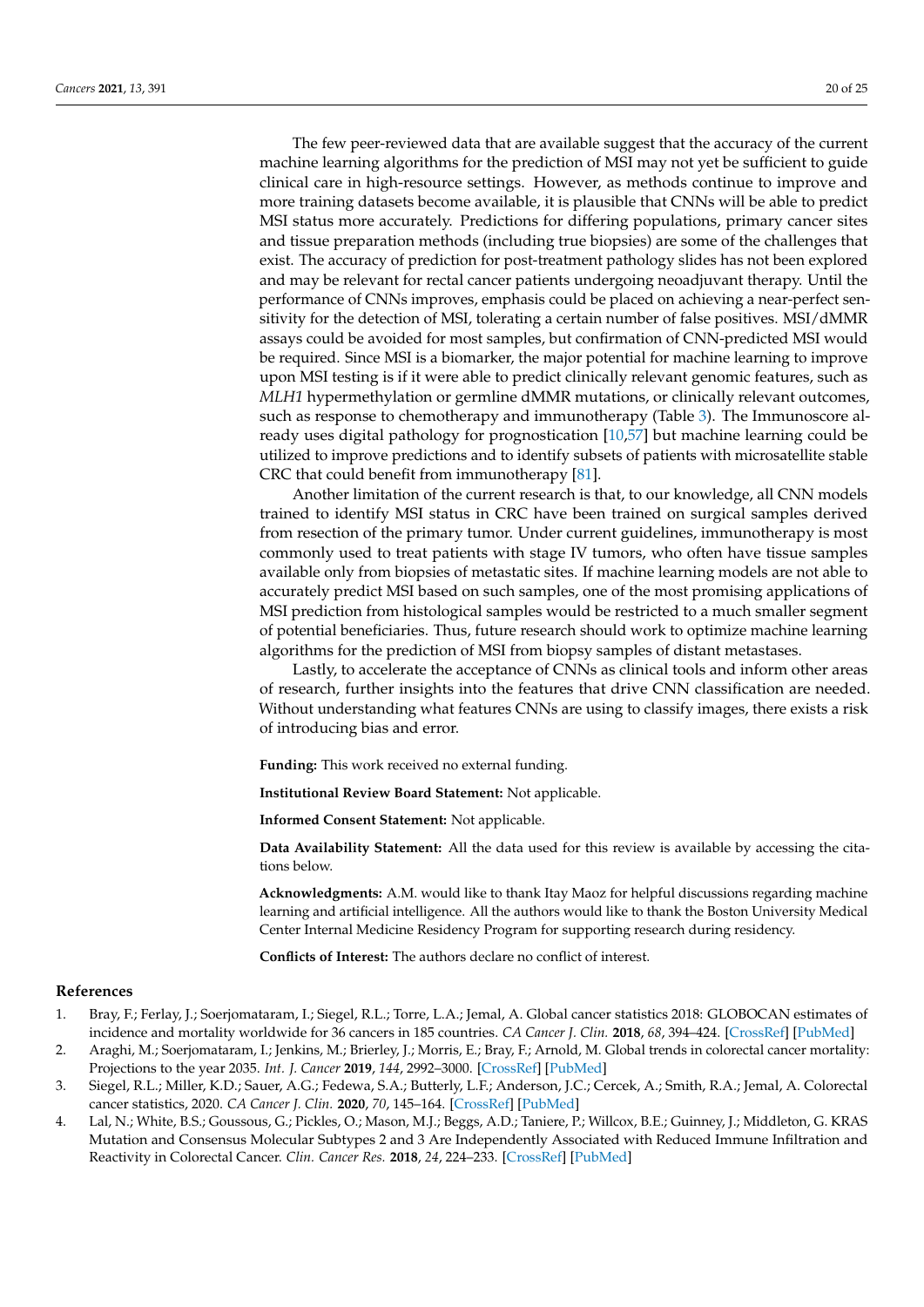- 5. Becht, E.; De Reyniès, A.; Giraldo, N.A.; Pilati, C.; Buttard, B.; Lacroix, L.; Selves, J.; Sautès-Fridman, C.; Laurent-Puig, P.; Fridman, W.H. Immune and Stromal Classification of Colorectal Cancer Is Associated with Molecular Subtypes and Relevant for Precision Immunotherapy. *Clin. Cancer Res.* **2016**, *22*, 4057–4066. [\[CrossRef\]](http://doi.org/10.1158/1078-0432.CCR-15-2879) [\[PubMed\]](http://www.ncbi.nlm.nih.gov/pubmed/26994146)
- 6. Guinney, J.; Dienstmann, R.; Wang, X.; De Reyniès, A.; Schlicker, A.; Soneson, C.; Marisa, L.; Roepman, P.; Nyamundanda, G.; Angelino, P.; et al. The consensus molecular subtypes of colorectal cancer. *Nat. Med.* **2015**, *21*, 1350–1356. [\[CrossRef\]](http://doi.org/10.1038/nm.3967)
- <span id="page-20-0"></span>7. Seppälä, T.T.; Bohm, J.; Friman, M.; Lahtinen, L.; Väyrynen, V.M.J.; Liipo, T.K.E.; Ristimäki, A.P.; Kairaluoma, M.V.J.; Kellokumpu, I.H.; Kuopio, T.H.I.; et al. Combination of microsatellite instability and BRAF mutation status for subtyping colorectal cancer. *Br. J. Cancer* **2015**, *112*, 1966–1975. [\[CrossRef\]](http://doi.org/10.1038/bjc.2015.160)
- <span id="page-20-1"></span>8. Sjoquist, K.M.; Renfro, L.A.; Simes, R.J.; Tebbutt, N.C.; Clarke, S.; Seymour, M.T.; Adams, R.; Maughan, T.S.; Saltz, L.; Goldberg, R.M.; et al. Personalizing Survival Predictions in Advanced Colorectal Cancer: The ARCAD Nomogram Project. *J. Natl. Cancer Inst.* **2018**, *110*, 638–648. [\[CrossRef\]](http://doi.org/10.1093/jnci/djx253)
- 9. Hynes, S.O.; Coleman, H.G.; Kelly, P.J.; Irwin, S.; O'Neill, R.F.; Gray, R.T.; Mcgready, C.; Dunne, P.D.; McQuaid, S.; James, J.A.; et al. Back to the future: Routine morphological assessment of the tumour microenvironment is prognostic in stage II/III colon cancer in a large population-based study. *Histopathology* **2017**, *71*, 12–26. [\[CrossRef\]](http://doi.org/10.1111/his.13181)
- <span id="page-20-9"></span>10. Mlecnik, B.; Bindea, G.; Angell, H.K.; Maby, P.; Angelova, M.; Tougeron, D.; Church, S.E.; Lafontaine, L.; Fischer, M.; Fredriksen, T.; et al. Integrative Analyses of Colorectal Cancer Show Immunoscore Is a Stronger Predictor of Patient Survival Than Microsatellite Instability. *Immunity* **2016**, *44*, 698–711. [\[CrossRef\]](http://doi.org/10.1016/j.immuni.2016.02.025)
- <span id="page-20-2"></span>11. Rozek, L.S.; Schmit, S.L.; Greenson, J.K.; Tomsho, L.P.; Rennert, H.S.; Rennert, G.; Gruber, S.B. Tumor-Infiltrating Lymphocytes, Crohn's-Like Lymphoid Reaction, and Survival from Colorectal Cancer. *J. Natl. Cancer Inst.* **2016**, *108*. [\[CrossRef\]](http://doi.org/10.1093/jnci/djw027) [\[PubMed\]](http://www.ncbi.nlm.nih.gov/pubmed/27172903)
- <span id="page-20-3"></span>12. Li, G.-M. Mechanisms and functions of DNA mismatch repair. *Cell Res.* **2007**, *18*, 85–98. [\[CrossRef\]](http://doi.org/10.1038/cr.2007.115) [\[PubMed\]](http://www.ncbi.nlm.nih.gov/pubmed/18157157)
- <span id="page-20-5"></span>13. Vilar, E.; Gruber, S.B. Microsatellite instability in colorectal cancer—The stable evidence. *Nat. Rev. Clin. Oncol.* **2010**, *7*, 153–162. [\[CrossRef\]](http://doi.org/10.1038/nrclinonc.2009.237) [\[PubMed\]](http://www.ncbi.nlm.nih.gov/pubmed/20142816)
- <span id="page-20-4"></span>14. Cerretelli, G.; Ager, A.; Arends, M.J.; Frayling, I.M. Molecular pathology of Lynch syndrome. *J. Pathol.* **2020**, *250*, 518–531. [\[CrossRef\]](http://doi.org/10.1002/path.5422)
- <span id="page-20-6"></span>15. Boland, P.M.; Yurgelun, M.B.; Boland, C.R. Recent progress in Lynch syndrome and other familial colorectal cancer syndromes. *CA Cancer J. Clin.* **2018**, *68*, 217–231. [\[CrossRef\]](http://doi.org/10.3322/caac.21448) [\[PubMed\]](http://www.ncbi.nlm.nih.gov/pubmed/29485237)
- <span id="page-20-7"></span>16. Sinicrope, F.A.; Rego, R.L.; Halling, K.C.; Foster, N.; Sargent, D.J.; La Plant, B.; French, A.J.; Laurie, J.A.; Goldberg, R.M.; Thibodeau, S.N.; et al. Prognostic Impact of Microsatellite Instability and DNA Ploidy in Human Colon Carcinoma Patients. *Gastroenterology* **2006**, *131*, 729–737. [\[CrossRef\]](http://doi.org/10.1053/j.gastro.2006.06.005)
- <span id="page-20-8"></span>17. Samowitz, W.S.; Curtin, K.; Ma, K.N.; Schaffer, D.; Coleman, L.W.; Leppert, M.; Slattery, M.L. Microsatellite instability in sporadic colon cancer is associated with an improved prognosis at the population level. *Cancer Epidemiol. Biomark. Prev.* **2001**, *10*, 917–923.
- <span id="page-20-18"></span><span id="page-20-10"></span>18. Maoz, A.; Dennis, M.; Greenson, J.K. The Crohn's-Like Lymphoid Reaction to Colorectal Cancer-Tertiary Lymphoid Structures with Immunologic and Potentially Therapeutic Relevance in Colorectal Cancer. *Front. Immunol.* **2019**, *10*, 1884. [\[CrossRef\]](http://doi.org/10.3389/fimmu.2019.01884)
- <span id="page-20-19"></span><span id="page-20-11"></span>19. Overman, M.J.; McDermott, R.; Leach, J.L.; Lonardi, S.; Lenz, H.-J.; Morse, M.A.; Desai, J.; Hill, A.; Axelson, M.; Moss, R.A.; et al. Nivolumab in patients with metastatic DNA mismatch repair-deficient or microsatellite instability-high colorectal cancer (CheckMate 142): An open-label, multicentre, phase 2 study. *Lancet Oncol.* **2017**, *18*, 1182–1191. [\[CrossRef\]](http://doi.org/10.1016/S1470-2045(17)30422-9)
- <span id="page-20-12"></span>20. Ribic, C.M.; Sargent, D.J.; Moore, M.J.; Thibodeau, S.N.; French, A.J.; Goldberg, R.M.; Hamilton, S.R.; Laurent-Puig, P.; Gryfe, R.; Shepherd, L.E.; et al. Tumor Microsatellite-Instability Status as a Predictor of Benefit from Fluorouracil-Based Adjuvant Chemotherapy for Colon Cancer. *N. Engl. J. Med.* **2003**, *349*, 247–257. [\[CrossRef\]](http://doi.org/10.1056/NEJMoa022289)
- 21. De Vos tot Nederveen Cappel, W.H.; Meulenbeld, H.J.; Kleibeuker, J.H.; Nagengast, F.M.; Menko, F.H.; Griffioen, G.; Cats, A.; Morreau, H.; Gelderblom, H.; Vasen, H.F.A. Survival after adjuvant 5-FU treatment for stage III colon cancer in hereditary nonpolyposis colorectal cancer. *Int. J. Cancer* **2004**, *109*, 468–471. [\[CrossRef\]](http://doi.org/10.1002/ijc.11712) [\[PubMed\]](http://www.ncbi.nlm.nih.gov/pubmed/14961589)
- 22. Sargent, D.J.; Marsoni, S.; Monges, G.; Thibodeau, S.N.; Labianca, R.; Hamilton, S.R.; French, A.J.; Kabat, B.; Foster, N.R.; Torri, V.; et al. Defective Mismatch Repair as a Predictive Marker for Lack of Efficacy of Fluorouracil-Based Adjuvant Therapy in Colon Cancer. *J. Clin. Oncol.* **2010**, *28*, 3219–3226. [\[CrossRef\]](http://doi.org/10.1200/JCO.2009.27.1825) [\[PubMed\]](http://www.ncbi.nlm.nih.gov/pubmed/20498393)
- <span id="page-20-13"></span>23. Webber, E.M.; Kauffman, T.L.; O'Connor, E.; Goddard, K.A. Systematic review of the predictive effect of MSI status in colorectal cancer patients undergoing 5FU-based chemotherapy. *BMC Cancer* **2015**, *15*, 1–12. [\[CrossRef\]](http://doi.org/10.1186/s12885-015-1093-4) [\[PubMed\]](http://www.ncbi.nlm.nih.gov/pubmed/25884995)
- <span id="page-20-14"></span>24. Sepulveda, A.R.; Hamilton, S.R.; Allegra, C.J.; Grody, W.; Cushman-Vokoun, A.M.; Funkhouser, W.K.; Kopetz, S.E.; Lieu, C.; Lindor, N.M.; Minsky, B.D.; et al. Molecular Biomarkers for the Evaluation of Colorectal Cancer: Guideline From the American Society for Clinical Pathology, College of American Pathologists, Association for Molecular Pathology, and American Society of Clinical Oncology. *J. Mol. Diagn.* **2017**, *19*, 187–225. [\[CrossRef\]](http://doi.org/10.1016/j.jmoldx.2016.11.001)
- <span id="page-20-15"></span>25. Shaikh, T.; Handorf, E.A.; Meyer, J.E.; Hall, M.J.; Esnaola, N.F. Mismatch Repair Deficiency Testing in Patients with Colorectal Cancer and Nonadherence to Testing Guidelines in Young Adults. *JAMA Oncol.* **2018**, *4*, e173580. [\[CrossRef\]](http://doi.org/10.1001/jamaoncol.2017.3580)
- <span id="page-20-16"></span>26. Greenson, J.K.; Huang, S.-C.; Herron, C.; Moreno, V.; Bonner, J.D.; Tomsho, L.P.; Ben-Izhak, O.; Cohen, H.I.; Trougouboff, P.; Bejhar, J.; et al. Pathologic Predictors of Microsatellite Instability in Colorectal Cancer. *Am. J. Surg. Pathol.* **2009**, *33*, 126–133. [\[CrossRef\]](http://doi.org/10.1097/pas.0b013e31817ec2b1)
- <span id="page-20-17"></span>27. Jenkins, M.A.; Hayashi, S.; O'Shea, A.-M.; Burgart, L.J.; Smyrk, T.C.; Shimizu, D.; Waring, P.M.; Ruszkiewicz, A.R.; Pollett, A.F.; Redston, M.; et al. Pathology Features in Bethesda Guidelines Predict Colorectal Cancer Microsatellite Instability: A Population-Based Study. *Gastroenterology* **2007**, *133*, 48–56. [\[CrossRef\]](http://doi.org/10.1053/j.gastro.2007.04.044)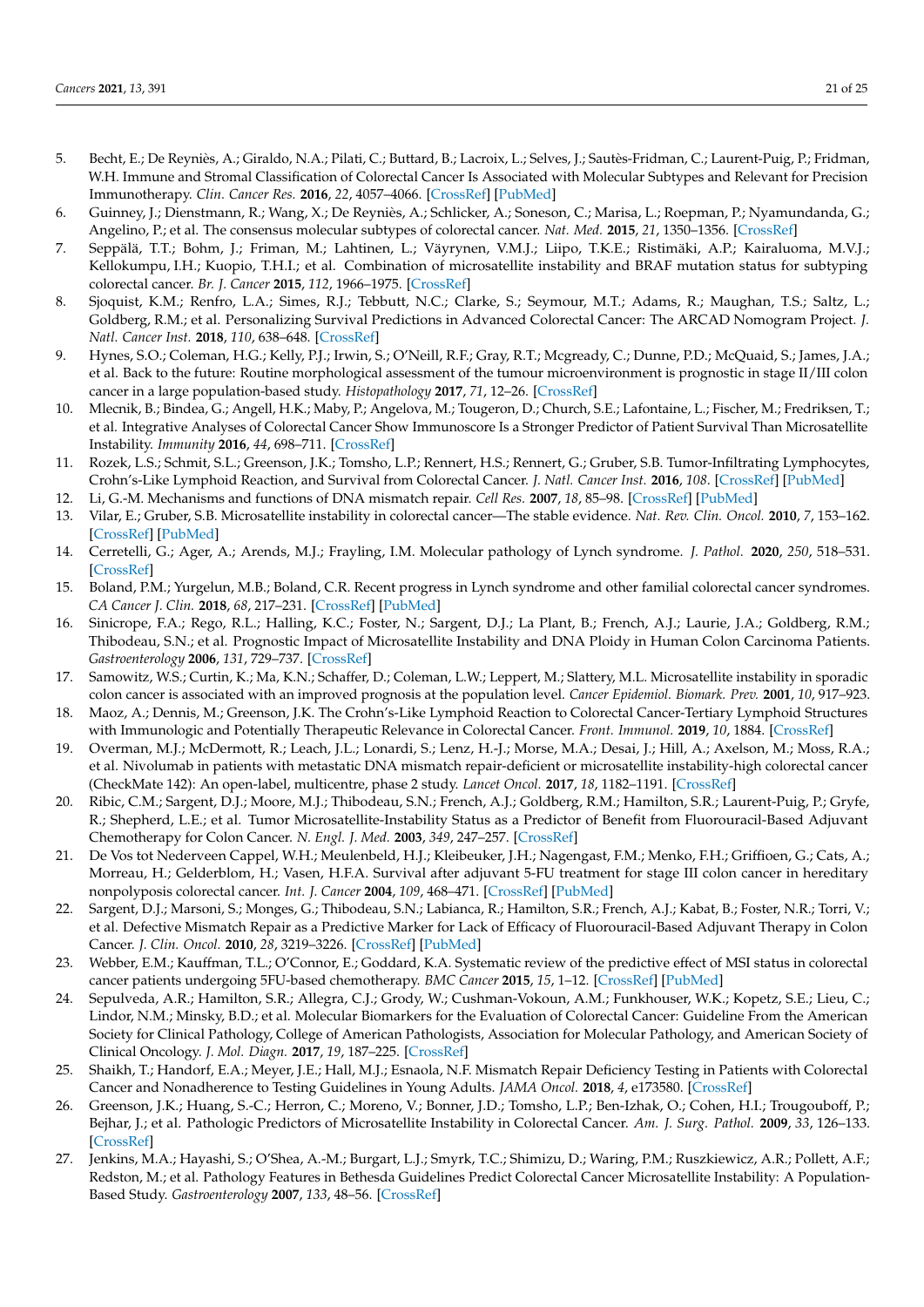- <span id="page-21-8"></span><span id="page-21-7"></span><span id="page-21-0"></span>28. Greenson, J.K.; Bonner, J.D.; Ben-Yzhak, O.; Cohen, H.I.; Miselevich, I.; Resnick, M.B.; Trougouboff, P.; Tomsho, L.D.; Kim, E.; Low, M.; et al. Phenotype of Microsatellite Unstable Colorectal Carcinomas: Well-Differentiated and Focally Mucinous Tumors and the Absence of Dirty Necrosis Correlate With Microsatellite Instability. *Am. J. Surg. Pathol.* **2003**, *27*, 563–570. [\[CrossRef\]](http://doi.org/10.1097/00000478-200305000-00001)
- <span id="page-21-9"></span><span id="page-21-1"></span>29. Walsh, M.D.; Cummings, M.C.; Buchanan, D.D.; Dambacher, W.M.; Arnold, S.; McKeone, D.; Byrnes, R.; Barker, M.A.; Leggett, B.A.; Gattas, M.; et al. Molecular, Pathologic, and Clinical Features of Early-Onset Endometrial Cancer: Identifying Presumptive Lynch Syndrome Patients. *Clin. Cancer Res.* **2008**, *14*, 1692–1700. [\[CrossRef\]](http://doi.org/10.1158/1078-0432.CCR-07-1849)
- <span id="page-21-10"></span><span id="page-21-2"></span>30. Alexander, J.; Watanabe, T.; Wu, T.-T.; Rashid, A.; Li, S.; Hamilton, S.R. Histopathological Identification of Colon Cancer with Microsatellite Instability. *Am. J. Pathol.* **2001**, *158*, 527–535. [\[CrossRef\]](http://doi.org/10.1016/S0002-9440(10)63994-6)
- <span id="page-21-3"></span>31. Buckowitz, A.; Knaebel, H.-P.; Benner, A.; Bläker, H.; Gebert, J.; Kienle, P.; Doeberitz, M.V.K.; Kloor, M. Microsatellite instability in colorectal cancer is associated with local lymphocyte infiltration and low frequency of distant metastases. *Br. J. Cancer* **2005**, *92*, 1746–1753. [\[CrossRef\]](http://doi.org/10.1038/sj.bjc.6602534) [\[PubMed\]](http://www.ncbi.nlm.nih.gov/pubmed/15856045)
- <span id="page-21-4"></span>32. Le, D.T.; Uram, J.N.; Wang, H.; Bartlett, B.R.; Kemberling, H.; Eyring, A.D.; Skora, A.D.; Luber, B.S.; Azad, N.S.; Laheru, D.; et al. PD-1 Blockade in Tumors with Mismatch-Repair Deficiency. *N. Engl. J. Med.* **2015**, *372*, 2509–2520. [\[CrossRef\]](http://doi.org/10.1056/NEJMoa1500596) [\[PubMed\]](http://www.ncbi.nlm.nih.gov/pubmed/26028255)
- 33. Williams, D.S.; Bird, M.J.; Jorissen, R.N.; Yu, Y.L.; Walker, F.; Zhang, H.H.; Nice, E.C.; Burgess, A.W. Nonsense Mediated Decay Resistant Mutations Are a Source of Expressed Mutant Proteins in Colon Cancer Cell Lines with Microsatellite Instability. *PLoS ONE* **2010**, *5*, e16012. [\[CrossRef\]](http://doi.org/10.1371/journal.pone.0016012) [\[PubMed\]](http://www.ncbi.nlm.nih.gov/pubmed/21209843)
- <span id="page-21-5"></span>34. Willis, J.A.; Reyes-Uribe, L.; Chang, K.; Lipkin, S.M.; Vilar, E. Immune Activation in Mismatch Repair–Deficient Carcinogenesis: More Than Just Mutational Rate. *Clin. Cancer Res.* **2020**, *26*, 11–17. [\[CrossRef\]](http://doi.org/10.1158/1078-0432.CCR-18-0856) [\[PubMed\]](http://www.ncbi.nlm.nih.gov/pubmed/31383734)
- <span id="page-21-27"></span><span id="page-21-6"></span>35. Umar, A.; Boland, C.R.; Terdiman, J.P.; Syngal, S.; De La Chapelle, A.; Rüschoff, J.; Fishel, R.; Lindor, N.M.; Burgart, L.J.; Hamelin, R.; et al. Revised Bethesda Guidelines for Hereditary Nonpolyposis Colorectal Cancer (Lynch Syndrome) and Microsatellite Instability. *J. Natl. Cancer Inst.* **2004**, *96*, 261–268. [\[CrossRef\]](http://doi.org/10.1093/jnci/djh034)
- <span id="page-21-13"></span>36. Hyde, A.; Fontaine, D.; Stuckless, S.; Green, R.; Pollett, A.; Simms, M.; Sipahimalani, P.; Parfrey, P.; Younghusband, B. A Histology-Based Model for Predicting Microsatellite Instability in Colorectal Cancers. *Am. J. Surg. Pathol.* **2010**, *34*, 1820–1829. [\[CrossRef\]](http://doi.org/10.1097/PAS.0b013e3181f6a912)
- <span id="page-21-15"></span>37. Fujiyoshi, K.; Yamaguchi, T.; Kakuta, M.; Takahashi, A.; Arai, Y.; Yamada, M.; Yamamoto, G.; Ohde, S.; Takao, M.; Horiguchi, S.-I.; et al. Predictive model for high-frequency microsatellite instability in colorectal cancer patients over 50 years of age. *Cancer Med.* **2017**, *6*, 1255–1263. [\[CrossRef\]](http://doi.org/10.1002/cam4.1088)
- <span id="page-21-14"></span>38. Roman, R.; Verdu, M.; Calvo, M.; Vidal, A.; Sanjuan, X.; Jimeno, M.; Salas, A.; Autonell, J.; Trias, I.; González, M.; et al. Microsatellite instability of the colorectal carcinoma can be predicted in the conventional pathologic examination. A prospective multicentric study and the statistical analysis of 615 cases consolidate our previously proposed logistic regression model. *Virchows Arch.* **2010**, *456*, 533–541. [\[CrossRef\]](http://doi.org/10.1007/s00428-010-0896-6)
- <span id="page-21-11"></span>39. Bessa, X.; Alenda, C.; Paya, A.; Álvarez, C.; Iglesias, M.; Seoane, A.; Dedeu, J.M.; Abulí, A.; Ilzarbe, L.; Navarro, G.; et al. Validation Microsatellite Path Score in a Population-Based Cohort of Patients with Colorectal Cancer. *J. Clin. Oncol.* **2011**, *29*, 3374–3380. [\[CrossRef\]](http://doi.org/10.1200/JCO.2010.34.3947)
- <span id="page-21-12"></span>40. Brazowski, E.; Rozen, P.; Pel, S.; Samuel, Z.; Solar, I.; Rosner, G. Can a gastrointestinal pathologist identify microsatellite instability in colorectal cancer with reproducibility and a high degree of specificity? *Fam. Cancer* **2012**, *11*, 249–257. [\[CrossRef\]](http://doi.org/10.1007/s10689-012-9508-8)
- <span id="page-21-16"></span>41. Bera, K.; Schalper, K.A.; Rimm, D.L.; Velcheti, V.; Madabhushi, A. Artificial intelligence in digital pathology—New tools for diagnosis and precision oncology. *Nat. Rev. Clin. Oncol.* **2019**, *16*, 703–715. [\[CrossRef\]](http://doi.org/10.1038/s41571-019-0252-y) [\[PubMed\]](http://www.ncbi.nlm.nih.gov/pubmed/31399699)
- <span id="page-21-17"></span>42. Acs, B.; Rantalainen, M.; Hartman, J. Artificial intelligence as the next step towards precision pathology. *J. Intern. Med.* **2020**, *288*, 62–81. [\[CrossRef\]](http://doi.org/10.1111/joim.13030) [\[PubMed\]](http://www.ncbi.nlm.nih.gov/pubmed/32128929)
- <span id="page-21-18"></span>43. Kather, J.N.; Pearson, A.T.; Halama, N.; Jäger, D.; Krause, J.; Loosen, S.H.; Marx, A.; Boor, P.; Tacke, F.; Neumann, U.P.; et al. Deep learning can predict microsatellite instability directly from histology in gastrointestinal cancer. *Nat. Med.* **2019**, *25*, 1054–1056. [\[CrossRef\]](http://doi.org/10.1038/s41591-019-0462-y) [\[PubMed\]](http://www.ncbi.nlm.nih.gov/pubmed/31160815)
- <span id="page-21-19"></span>44. Rashidi, H.H.; Tran, N.K.; Betts, E.V.; Howell, L.P.; Green, R. Artificial Intelligence and Machine Learning in Pathology: The Present Landscape of Supervised Methods. *Acad. Pathol.* **2019**, *6*, 2374289519873088. [\[CrossRef\]](http://doi.org/10.1177/2374289519873088) [\[PubMed\]](http://www.ncbi.nlm.nih.gov/pubmed/31523704)
- <span id="page-21-20"></span>45. LeCun, Y.; Bengio, Y.; Hinton, G. Deep learning. *Nature* **2015**, *521*, 436–444. [\[CrossRef\]](http://doi.org/10.1038/nature14539)
- <span id="page-21-21"></span>46. Mobadersany, P.; Yousefi, S.; Amgad, M.; Gutman, D.A.; Barnholtz-Sloan, J.S.; Vega, J.E.V.; Brat, D.J.; Cooper, L.A. Predicting cancer outcomes from histology and genomics using convolutional networks. *Proc. Natl. Acad. Sci. USA* **2018**, *115*, e2970–e2979. [\[CrossRef\]](http://doi.org/10.1073/pnas.1717139115)
- <span id="page-21-22"></span>47. Krizhevsky, A.; Sutskever, I.; Hinton, G.E. Imagenet classification with deep convolutional neural networks. *Commun. ACM* **2017**, *60*, 84–90. [\[CrossRef\]](http://doi.org/10.1145/3065386)
- <span id="page-21-23"></span>48. Wolf, L.; Hassner, T.; Maoz, I. Face recognition in unconstrained videos with matched background similarity. In Proceedings of the CVPR 2011, Colorado Springs, CO, USA, 20–25 June 2011; pp. 529–534.
- <span id="page-21-24"></span>49. Simonyan, K.; Zisserman, A. Very deep convolutional networks for large-scale image recognition. *arXiv* **2014**, arXiv:1409.1556.
- <span id="page-21-26"></span>50. He, K.; Zhang, X.; Ren, S.; Sun, J. Deep residual learning for image recognition. In Proceedings of the IEEE Conference on Computer Vision and Pattern Recognition, Las Vegas, NV, USA, 27–30 June 2016; pp. 770–778.
- <span id="page-21-25"></span>51. Szegedy, C.; Liu, W.; Jia, Y.; Sermanet, P.; Reed, S.; Anguelov, D.; Erhan, D.; Vanhoucke, V.; Rabinovich, A. Going deeper with convolutions. In Proceedings of the Conference on Computer Vision and Pattern Recognition, Columbus, OH, USA, 23–28 June 2014; pp. 1–9.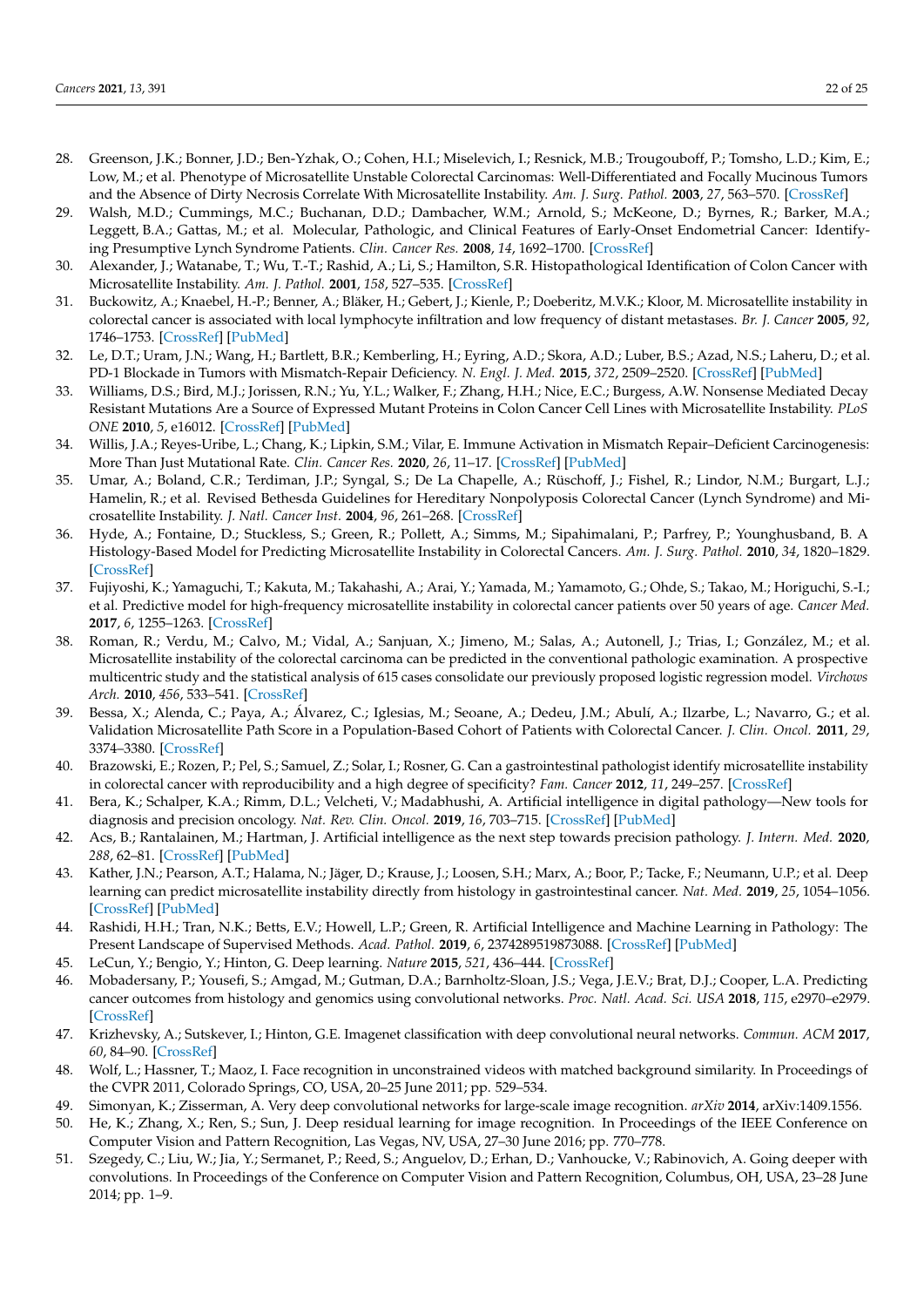- <span id="page-22-0"></span>52. Bizzego, A.; Bussola, N.; Chierici, M.; Maggio, V.; Francescatto, M.; Cima, L.; Cristoforetti, M.; Jurman, G.; Furlanello, C. Evaluating reproducibility of AI algorithms in digital pathology with DAPPER. *PLoS Comput. Biol.* **2019**, *15*, e1006269. [\[CrossRef\]](http://doi.org/10.1371/journal.pcbi.1006269)
- <span id="page-22-1"></span>53. Nagpal, K.; Foote, D.; Liu, Y.; Chen, P.-H.C.; Wulczyn, E.; Tan, F.; Olson, N.; Smith, G.; Mohtashamian, A.; Wren, J.H.; et al. Development and validation of a deep learning algorithm for improving Gleason scoring of prostate cancer. *NPJ Digit. Med.* **2019**, *2*, 1–10. [\[CrossRef\]](http://doi.org/10.1038/s41746-019-0112-2)
- <span id="page-22-2"></span>54. Bychkov, D.; Linder, N.; Turkki, R.; Nordling, S.; Kovanen, P.E.; Verrill, C.; Walliander, M.; Lundin, M.; Haglund, C.; Lundin, J. Deep learning based tissue analysis predicts outcome in colorectal cancer. *Sci. Rep.* **2018**, *8*, 1–11. [\[CrossRef\]](http://doi.org/10.1038/s41598-018-21758-3)
- <span id="page-22-3"></span>55. Kather, J.N.; Krisam, J.; Charoentong, P.; Luedde, T.; Herpel, E.; Weis, C.-A.; Gaiser, T.; Marx, A.; Valous, N.A.; Ferber, D.; et al. Predicting survival from colorectal cancer histology slides using deep learning: A retrospective multicenter study. *PLoS Med.* **2019**, *16*, e1002730. [\[CrossRef\]](http://doi.org/10.1371/journal.pmed.1002730) [\[PubMed\]](http://www.ncbi.nlm.nih.gov/pubmed/30677016)
- <span id="page-22-4"></span>56. Skrede, O.-J.; De Raedt, S.; Kleppe, A.; Hveem, T.S.; Liestøl, K.; Maddison, J.; Askautrud, H.A.; Pradhan, M.; Nesheim, J.A.; Albregtsen, F.; et al. Deep learning for prediction of colorectal cancer outcome: A discovery and validation study. *Lancet* **2020**, *395*, 350–360. [\[CrossRef\]](http://doi.org/10.1016/S0140-6736(19)32998-8)
- <span id="page-22-5"></span>57. Pagès, F.; Mlecnik, B.; Marliot, F.; Bindea, G.; Ou, F.-S.; Bifulco, C.; Lugli, A.; Zlobec, I.; Rau, T.T.; Berger, M.D.; et al. International validation of the consensus Immunoscore for the classification of colon cancer: A prognostic and accuracy study. *Lancet* **2018**, *391*, 2128–2139. [\[CrossRef\]](http://doi.org/10.1016/S0140-6736(18)30789-X)
- <span id="page-22-6"></span>58. Coudray, N.; Ocampo, P.S.; Sakellaropoulos, T.; Narula, N.; Snuderl, M.; Fenyo, D.; Moreira, A.L.; Razavian, N.; Tsirigos, A. Classification and mutation prediction from non–small cell lung cancer histopathology images using deep learning. *Nat. Med.* **2018**, *24*, 1559–1567. [\[CrossRef\]](http://doi.org/10.1038/s41591-018-0177-5) [\[PubMed\]](http://www.ncbi.nlm.nih.gov/pubmed/30224757)
- <span id="page-22-7"></span>59. Yip, S.S.F.; Sha, L.; Osinski, B.L.; Ho, I.Y.; Tan, T.L.; Willis, C.; Weiss, H.; Beaubier, N.; Mahon, B.M.; Taxter, T.J. Multi-field-of-view deep learning model predicts nonsmall cell lung cancer programmed death-ligand 1 status from whole-slide hematoxylin and eosin images. *J. Pathol. Inform.* **2019**, *10*, 24. [\[CrossRef\]](http://doi.org/10.4103/jpi.jpi_24_19) [\[PubMed\]](http://www.ncbi.nlm.nih.gov/pubmed/31523482)
- <span id="page-22-15"></span><span id="page-22-14"></span><span id="page-22-8"></span>60. Couture, H.D.; Williams, L.A.; Geradts, J.; Nyante, S.J.; Butler, E.N.; Marron, J.S.; Perou, C.M.; Troester, M.A.; Niethammer, M. Image analysis with deep learning to predict breast cancer grade, ER status, histologic subtype, and intrinsic subtype. *NPJ Breast Cancer* **2018**, *4*, 1–8. [\[CrossRef\]](http://doi.org/10.1038/s41523-018-0079-1) [\[PubMed\]](http://www.ncbi.nlm.nih.gov/pubmed/30182055)
- <span id="page-22-16"></span><span id="page-22-9"></span>61. Sirinukunwattana, K.; Domingo, E.; Richman, S.D.; Redmond, K.L.; Blake, A.; Verrill, C.; Leedham, S.J.; Chatzipli, A.; Hardy, C.; Whalley, C.M.; et al. Image-based consensus molecular subtype (imCMS) classification of colorectal cancer using deep learning. *Gut* **2020**. [\[CrossRef\]](http://doi.org/10.1136/gutjnl-2019-319866)
- <span id="page-22-17"></span><span id="page-22-10"></span>62. Steu, S.; Baucamp, M.; Von Dach, G.; Bawohl, M.; Dettwiler, S.; Storz, M.; Moch, H.; Schraml, P. A procedure for tissue freezing and processing applicable to both intra-operative frozen section diagnosis and tissue banking in surgical pathology. *Virchows Arch.* **2008**, *452*, 305–312. [\[CrossRef\]](http://doi.org/10.1007/s00428-008-0584-y)
- <span id="page-22-18"></span><span id="page-22-11"></span>63. Sprung, R.W.; Brock, J.W.C.; Tanksley, J.P.; Li, M.; Washington, M.K.; Slebos, R.J.C.; Liebler, D.C. Equivalence of Protein Inventories Obtained from Formalin-fixed Paraffin-embedded and Frozen Tissue in Multidimensional Liquid Chromatography-Tandem Mass Spectrometry Shotgun Proteomic Analysis. *Mol. Cell. Proteom.* **2009**, *8*, 1988–1998. [\[CrossRef\]](http://doi.org/10.1074/mcp.M800518-MCP200)
- <span id="page-22-19"></span><span id="page-22-12"></span>64. Yeh, Y.-C.; Nitadori, J.-I.; Kadota, K.; Yoshizawa, A.; Rekhtman, N.; Moreira, A.L.; Sima, C.S.; Rusch, V.W.; Adusumilli, P.S.; Travis, W.D. Using frozen section to identify histological patterns in stage I lung adenocarcinoma of ≤3 cm: Accuracy and interobserver agreement. *Histopathology* **2015**, *66*, 922–938. [\[CrossRef\]](http://doi.org/10.1111/his.12468)
- 65. Ratnavelu, N.D.; Brown, A.P.; Mallett, S.; Scholten, R.J.; Patel, A.; Founta, C.; Galaal, K.; Cross, P.; Naik, R. Intraoperative frozen section analysis for the diagnosis of early stage ovarian cancer in suspicious pelvic masses. *Cochrane Database Syst. Rev.* **2016**, *2016*, 010360. [\[CrossRef\]](http://doi.org/10.1002/14651858.CD010360.pub2)
- <span id="page-22-13"></span>66. Mantel, H.T.; Westerkamp, A.C.; Sieders, E.; Peeters, P.M.J.G.; De Jong, K.P.; Boer, M.T.; de Kleine, R.H.; Gouw, A.S.H.; Porte, R.J. Intraoperative frozen section analysis of the proximal bile ducts in hilar cholangiocarcinoma is of limited value. *Cancer Med.* **2016**, *5*, 1373–1380. [\[CrossRef\]](http://doi.org/10.1002/cam4.693)
- <span id="page-22-20"></span>67. Kather, J.N.; Heij, L.R.; Grabsch, H.I.; Loeffler, C.; Echle, A.; Muti, H.S.; Krause, J.; Niehues, J.M.; Sommer, K.A.J.; Bankhead, P.; et al. Pan-cancer image-based detection of clinically actionable genetic alterations. *Nat. Rev. Cancer* **2020**, *1*, 789–799. [\[CrossRef\]](http://doi.org/10.1038/s43018-020-0087-6)
- <span id="page-22-21"></span>68. Cao, R.; Yang, F.; Ma, S.-C.; Liu, L.; Zhao, Y.; Li, Y.; Wu, D.-H.; Wang, T.; Lu, W.-J.; Cai, W.-J.; et al. Development and interpretation of a pathomics-based model for the prediction of microsatellite instability in Colorectal Cancer. *Theranostics* **2020**, *10*, 11080–11091. [\[CrossRef\]](http://doi.org/10.7150/thno.49864) [\[PubMed\]](http://www.ncbi.nlm.nih.gov/pubmed/33042271)
- <span id="page-22-22"></span>69. Schmauch, B.; Romagnoni, A.; Pronier, E.; Saillard, C.; Maillé, P.; Calderaro, J.; Kamoun, A.; Sefta, M.; Toldo, S.; Zaslavskiy, M.; et al. A deep learning model to predict RNA-Seq expression of tumours from whole slide images. *Nat. Commun.* **2020**, *11*, 1–15. [\[CrossRef\]](http://doi.org/10.1038/s41467-020-17678-4) [\[PubMed\]](http://www.ncbi.nlm.nih.gov/pubmed/32747659)
- <span id="page-22-23"></span>70. Zhang, R.; Osinski, B.L.; Taxter, T.J.; Perera, J.; Lau, D.J.; Khan, A.A. Adversarial deep learning for microsatellite instability prediction from histopathology slides. In Proceedings of the 1st Conference on Medical Imaging with Deep Learning (MIDL 2018), Amsterdam, The Netherlands, 4–6 July 2018.
- <span id="page-22-24"></span>71. Hong, R.; Liu, W.; DeLair, D.; Razavian, N.; Fenyö, D. Predicting Endometrial Cancer Subtypes and Molecular Features from Histopathology Images Using Multi-resolution Deep Learning Models. *bioRxiv* **2020**. [\[CrossRef\]](http://doi.org/10.1101/2020.02.25.965038)
- <span id="page-22-25"></span>72. Echle, A.; Grabsch, H.I.; Quirke, P.; van den Brandt, P.A.; West, N.P.; Hutchins, G.G.; Heij, L.R.; Tan, X.; Richman, S.D.; Krause, J.; et al. Clinical-Grade Detection of Microsatellite Instability in Colorectal Tumors by Deep Learning. *Gastroenterology* **2020**, *159*, 1406–1416.e11. [\[CrossRef\]](http://doi.org/10.1053/j.gastro.2020.06.021)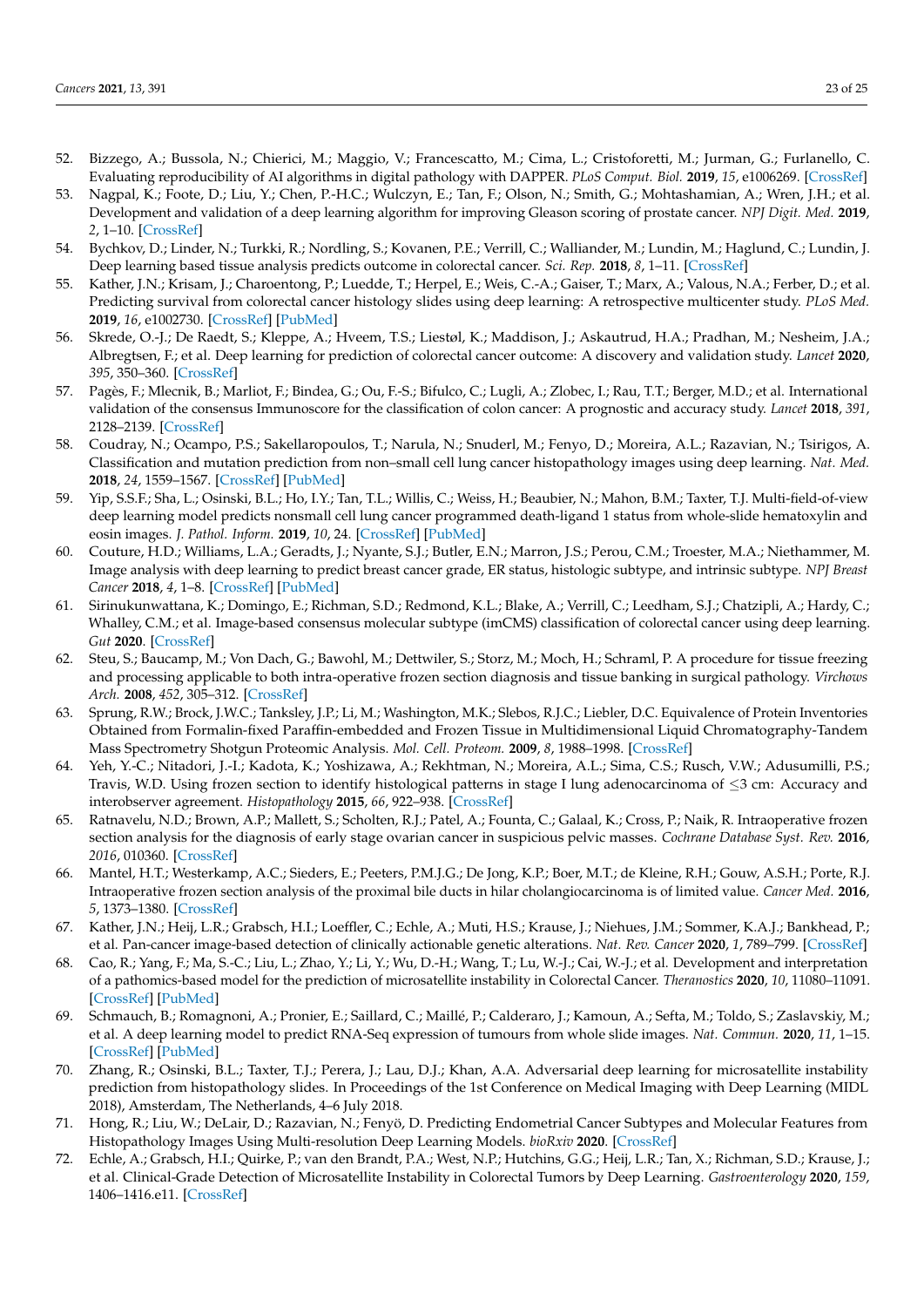- <span id="page-23-0"></span>73. Gatalica, Z.; Snyder, C.; Maney, T.; Ghazalpour, A.; Holterman, D.A.; Xiao, N.; Overberg, P.; Rose, I.; Basu, G.D.; Vranic, S.; et al. Programmed Cell Death 1 (PD-1) and Its Ligand (PD-L1) in Common Cancers and Their Correlation with Molecular Cancer Type. *Cancer Epidemiol. Biomark. Prev.* **2014**, *23*, 2965–2970. [\[CrossRef\]](http://doi.org/10.1158/1055-9965.EPI-14-0654)
- <span id="page-23-1"></span>74. Wang, H.; Wang, X.; Xu, L.; Zhang, J.; Cao, H. Analysis of the transcriptomic features of microsatellite instability subtype colon cancer. *BMC Cancer* **2019**, *19*, 605. [\[CrossRef\]](http://doi.org/10.1186/s12885-019-5802-2)
- <span id="page-23-2"></span>75. Huang, G.; Liu, Z.; van der Maaten, L.; Weinberger, K.Q. Densely Connected Convolutional Networks. In Proceedings of the IEEE Conference on Computer Vision and Pattern Recognition, Honolulu, HI, USA, 21–26 July 2017; pp. 4700–4708.
- <span id="page-23-3"></span>76. Zhang, X.; Zhou, X.; Lin, M.; Sun, J. ShuffleNet: An Extremely Efficient Convolutional Neural Network for Mobile Devices. In Proceedings of the 2018 IEEE/CVF Conference on Computer Vision and Pattern Recognition, Salt Lake City, MA, USA, 18–23 June 2018; pp. 6848–6856.
- <span id="page-23-4"></span>77. Quellec, G.; Cazuguel, G.; Cochener, B.; Lamard, M. Multiple-Instance Learning for Medical Image and Video Analysis. *IEEE Rev. Biomed. Eng.* **2017**, *10*, 213–234. [\[CrossRef\]](http://doi.org/10.1109/RBME.2017.2651164) [\[PubMed\]](http://www.ncbi.nlm.nih.gov/pubmed/28092576)
- <span id="page-23-5"></span>78. Wang, T.; Lu, W.; Yang, F.; Liu, L.; Dong, Z.; Tang, W.; Chang, J.; Huan, W.; Huang, K.; Yao, J. Microsatellite Instability Prediction of Uterine Corpus Endometrial Carcinoma Based on H&E Histology Whole-Slide Imaging. In Proceedings of the 2020 IEEE 17th International Symposium on Biomedical Imaging (ISBI), Iowa City, IA, USA, 3–7 April 2020; pp. 1289–1292. [\[CrossRef\]](http://doi.org/10.1109/ISBI45749.2020.9098647)
- <span id="page-23-6"></span>79. Khan, A.A. Generalizable and Interpretable Deep Learning Framework for Predicting MSI from Histopathology Slide Images. U.S. Patent 20190347557, 14 November 2019.
- <span id="page-23-7"></span>80. Hellmann, M.D.; Kim, T.-W.; Lee, C.; Goh, B.-C.; Miller, W.; Oh, D.-Y.; Jamal, R.; Chee, C.-E.; Chow, L.; Gainor, J.; et al. Phase Ib study of atezolizumab combined with cobimetinib in patients with solid tumors. *Ann. Oncol.* **2019**, *30*, 1134–1142. [\[CrossRef\]](http://doi.org/10.1093/annonc/mdz113)
- <span id="page-23-8"></span>81. Chalabi, M.; Fanchi, L.F.; Dijkstra, K.K.; Berg, J.G.V.D.; Aalbers, A.G.; Sikorska, K.; Lopez-Yurda, M.; Grootscholten, C.; Beets, G.L.; Snaebjornsson, P.; et al. Neoadjuvant immunotherapy leads to pathological responses in MMR-proficient and MMR-deficient early-stage colon cancers. *Nat. Med.* **2020**, *26*, 566–576. [\[CrossRef\]](http://doi.org/10.1038/s41591-020-0805-8)
- <span id="page-23-9"></span>82. Le, D.T.; Kim, T.W.; Van Cutsem, E.; Geva, R.; Jäger, D.; Hara, H.; Burge, M.; O'Neil, B.; Kavan, P.; Yoshino, T.; et al. Phase II Open-Label Study of Pembrolizumab in Treatment-Refractory, Microsatellite Instability–High/Mismatch Repair–Deficient Metastatic Colorectal Cancer: KEYNOTE-164. *J. Clin. Oncol.* **2020**, *38*, 11–19. [\[CrossRef\]](http://doi.org/10.1200/JCO.19.02107) [\[PubMed\]](http://www.ncbi.nlm.nih.gov/pubmed/31725351)
- <span id="page-23-10"></span>83. Postow, M.; Sidlow, R.; Hellmann, M.D. Immune-Related Adverse Events Associated with Immune Checkpoint Blockade. *N. Engl. J. Med.* **2018**, *378*, 158–168. [\[CrossRef\]](http://doi.org/10.1056/NEJMra1703481)
- <span id="page-23-11"></span>84. Das, S.; Johnson, D.B. Immune-related adverse events and anti-tumor efficacy of immune checkpoint inhibitors. *J. Immunother. Cancer* **2019**, *7*, 1–11. [\[CrossRef\]](http://doi.org/10.1186/s40425-019-0805-8)
- <span id="page-23-12"></span>85. Johannet, P.; Coudray, N.; Jour, G.; Donnelly, D.M.; Bajaj, S.; Moran, U.; Dawood, Z.; Nomikou, S.; Kim, R.H.; Pavlick, A.C.; et al. Using machine learning algorithms to predict response and toxicity to immune checkpoint inhibitors (ICIs) in melanoma patients. *J. Clin. Oncol.* **2019**, *37*, 2581. [\[CrossRef\]](http://doi.org/10.1200/JCO.2019.37.15_suppl.2581)
- <span id="page-23-13"></span>86. Barrera, C.V.; Velu, P.; Bera, K.; Wang, X.; Prasanna, P.; Khunger, M.; Khunger, A.; Velcheti, V.; Romero, E.; Madabhushi, A. Computer-extracted features relating to spatial arrangement of tumor infiltrating lymphocytes to predict response to nivolumab in non-small cell lung cancer (NSCLC). *J. Clin. Oncol.* **2018**, *35*, 12115. [\[CrossRef\]](http://doi.org/10.1200/JCO.2018.36.15_suppl.12115)
- <span id="page-23-14"></span>87. Samstein, R.M.; Lee, C.; Shoushtari, A.N.; Hellmann, M.D.; Shen, R.; Janjigian, Y.Y.; Barron, D.A.; Zehir, A.; Jordan, E.J.; Omuro, A.; et al. Tumor mutational load predicts survival after immunotherapy across multiple cancer types. *Nat. Genet.* **2019**, *51*, 202–206. [\[CrossRef\]](http://doi.org/10.1038/s41588-018-0312-8)
- <span id="page-23-15"></span>88. Schrock, A.; Ouyang, C.; Sandhu, J.; Sokol, E.; Jin, D.; Ross, J.; Miller, V.; Lim, D.; Amanam, I.; Chao, J.; et al. Tumor mutational burden is predictive of response to immune checkpoint inhibitors in MSI-high metastatic colorectal cancer. *Ann. Oncol.* **2019**, *30*, 1096–1103. [\[CrossRef\]](http://doi.org/10.1093/annonc/mdz134)
- <span id="page-23-16"></span>89. Mandal, R.; Samstein, R.M.; Lee, K.-W.; Havel, J.J.; Wang, H.; Krishna, C.; Sabio, E.Y.; Makarov, V.; Kuo, F.; Blecua, P.; et al. Genetic diversity of tumors with mismatch repair deficiency influences anti–PD-1 immunotherapy response. *Science* **2019**, *364*, 485–491. [\[CrossRef\]](http://doi.org/10.1126/science.aau0447) [\[PubMed\]](http://www.ncbi.nlm.nih.gov/pubmed/31048490)
- 90. Liu, L.; Bai, X.; Wang, J.; Tang, X.-R.; Wu, D.-H.; Du, S.; Du, X.-J.; Zhang, Y.-W.; Zhu, H.-B.; Fang, Y.; et al. Combination of TMB and CNA Stratifies Prognostic and Predictive Responses to Immunotherapy Across Metastatic Cancer. *Clin. Cancer Res.* **2019**, *25*, 7413–7423. [\[CrossRef\]](http://doi.org/10.1158/1078-0432.CCR-19-0558) [\[PubMed\]](http://www.ncbi.nlm.nih.gov/pubmed/31515453)
- <span id="page-23-17"></span>91. Tran, E.; Ahmadzadeh, M.; Lu, Y.-C.; Gros, A.; Turcotte, S.; Robbins, P.F.; Gartner, J.J.; Zheng, Z.; Li, Y.F.; Ray, S.; et al. Immunogenicity of somatic mutations in human gastrointestinal cancers. *Science* **2015**, *350*, 1387–1390. [\[CrossRef\]](http://doi.org/10.1126/science.aad1253) [\[PubMed\]](http://www.ncbi.nlm.nih.gov/pubmed/26516200)
- <span id="page-23-18"></span>92. Smith, K.N.; Llosa, N.J.; Cottrell, T.R.; Siegel, N.; Fan, H.; Suri, P.; Chan, H.Y.; Guo, H.; Oke, T.; Awan, A.H.; et al. Persistent mutant oncogene specific T cells in two patients benefitting from anti-PD-1. *J. Immunother. Cancer* **2019**, *7*, 40. [\[CrossRef\]](http://doi.org/10.1186/s40425-018-0492-x)
- <span id="page-23-19"></span>93. Llosa, N.J.; Luber, B.; Tam, A.J.; Smith, K.N.; Siegel, N.; Awan, A.H.; Fan, H.; Oke, T.; Zhang, J.; Domingue, J.; et al. Intratumoral Adaptive Immunosuppression and Type 17 Immunity in Mismatch Repair Proficient Colorectal Tumors. *Clin. Cancer Res.* **2019**, *25*, 5250–5259. [\[CrossRef\]](http://doi.org/10.1158/1078-0432.CCR-19-0114)
- <span id="page-23-20"></span>94. Saltz, J.H.; Gupta, R.; Hou, L.; Kurc, T.; Singh, P.; Nguyen, V.; Samaras, D.; Shroyer, K.R.; Zhao, T.; Batiste, R.; et al. Spatial Organization and Molecular Correlation of Tumor-Infiltrating Lymphocytes Using Deep Learning on Pathology Images. *Cell Rep.* **2018**, *23*, 181–193.e7. [\[CrossRef\]](http://doi.org/10.1016/j.celrep.2018.03.086)